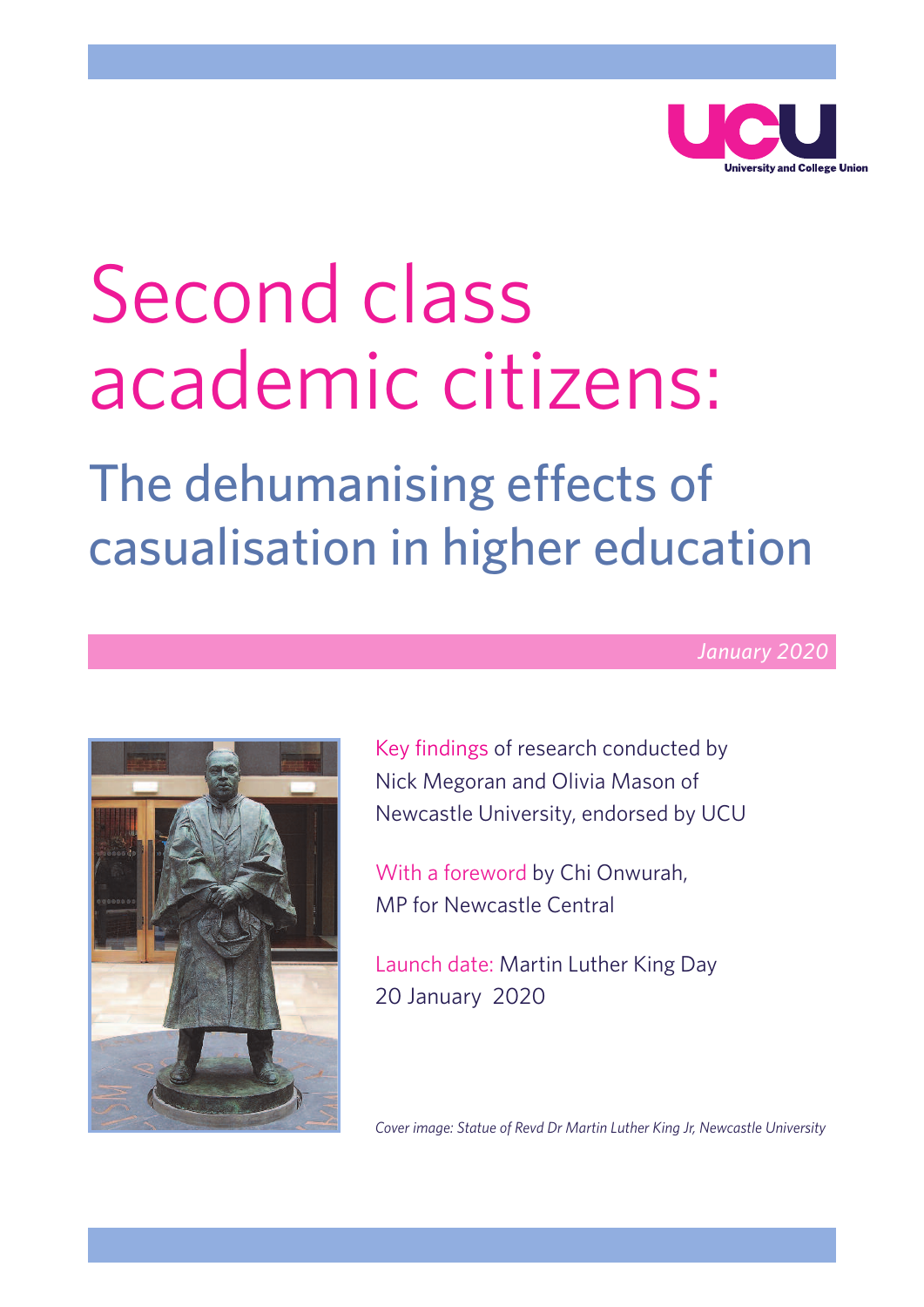

# **Contents**

| <b>INTRODUCTION</b>                                    | 3  |
|--------------------------------------------------------|----|
| <b>FOREWORD: CHI ONWURAH, MP FOR NEWCASTLE CENTRAL</b> | 4  |
| <b>MESSAGE FROM UCU VICE PRESIDENT VICKY BLAKE</b>     | 5  |
| <b>EXECUTIVE SUMMARY</b>                               | 6  |
| <b>Recommendations</b>                                 | 7  |
| <b>HUMAN BEING - OR HUMAN RESOURCE?</b>                | 8  |
| <b>THIS REPORT - METHODS</b>                           | 9  |
| <b>FINDING 1: INVISIBILITY</b>                         | 12 |
| <b>FINDING 2: VULNERABILITY</b>                        | 14 |
| <b>Further exploitative practices</b>                  | 14 |
| Dependence on patronage                                | 15 |
| No-one to turn to                                      | 16 |
| <b>FINDING 3: LACK OF AGENCY</b>                       | 18 |
| <b>Freedom to choose: Oscar</b>                        | 18 |
| <b>Freedom to teach: Amelia</b>                        | 18 |
| Freedom to set research goals: Keira                   | 19 |
| <b>FINDING 4: INABILITY TO PROJECT INTO THE FUTURE</b> | 20 |
| Structuring 'just-so stories' and the drugs pyramid    | 20 |
| <b>Denial of narrative</b>                             | 22 |
| <b>RECOMMENDATIONS: WHAT CAN BE DONE?</b>              | 24 |
| <b>NOTES</b>                                           | 26 |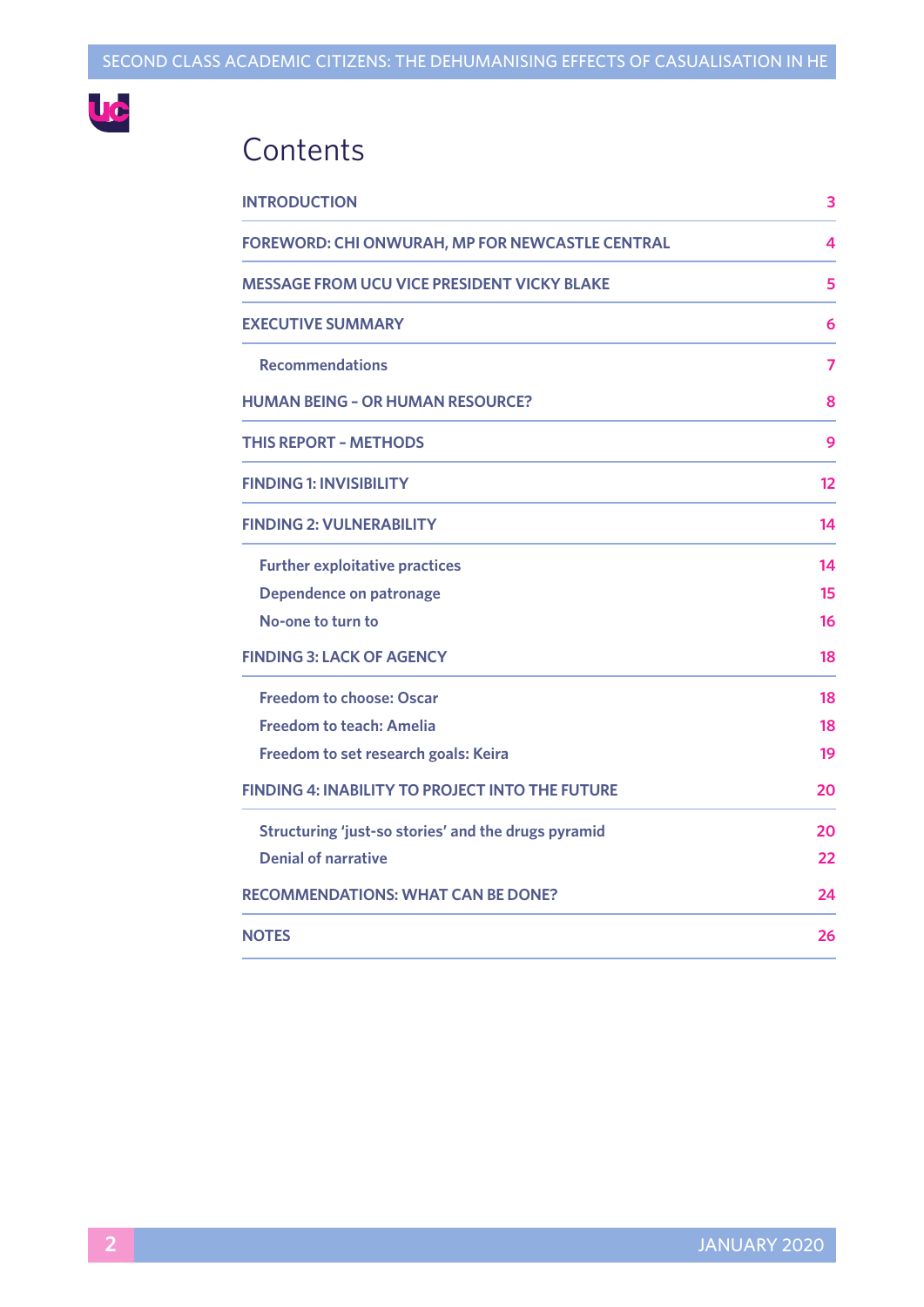

# Introduction

UCU believes that the casualisation of academic labour is a significant problem in UK higher education, being a fundamental attack on the human dignity of those caught up in it.

Our universities are becoming increasingly dependent upon a growing pool of workers employed to teach and conduct research on precarious and unfavourable contracts. **1** Employers have used this increase, in part, to enable established academics to concentrate on activities aimed at hitting targets and advancing strategic objectives prioritised by managers.

The toll on this casualised workforce is high. As previous UCU research has shown, these precarious contracts have significant negative effects on staff income, wellbeing, and their ability to do their jobs.

This report highlights a further damaging aspect of casualised work: the dehumanisation of those who undertake it. Universities often make bold statements about how they value their staff. These sound increasingly hollow as they choose to rely more and more upon a precarious workforce treated as mere 'human resources' to be used and abused for the furtherance of dubious managerial objectives that have little to do with scholarship and education. This research finds that casualised academic labour is fundamentally dehumanising in that it renders staff invisible and vulnerable, curtails their agency and freedom, and prevents them from rendering a long-term narrative of their career that can provide meaning to their lives. They are treated as second-class academics.

Based on extended qualitative interviews with casualised and non-casualised academic staff, this report is launched on Martin Luther King Day. The core idea in Revd Dr Martin Luther King Jr's life and work was that all people are equally endowed with inherent dignity. For this reason, he argued that the tendency to see workers as mere 'living tools' – to be used and disposed of without regard for their essential humanity – was a great evil and should be resisted.

At the same time, we must recognise that casualisation overlaps with and compounds other forms of oppression: as UCU has highlighted, fixed-term and casual contracts are disproportionately likely to be held by women and BME staff.

UCU regards the current mass casualisation of academic labour as dehumanising, and calls on UK universities to honour Dr King's legacy by ending the culture of precarious employment.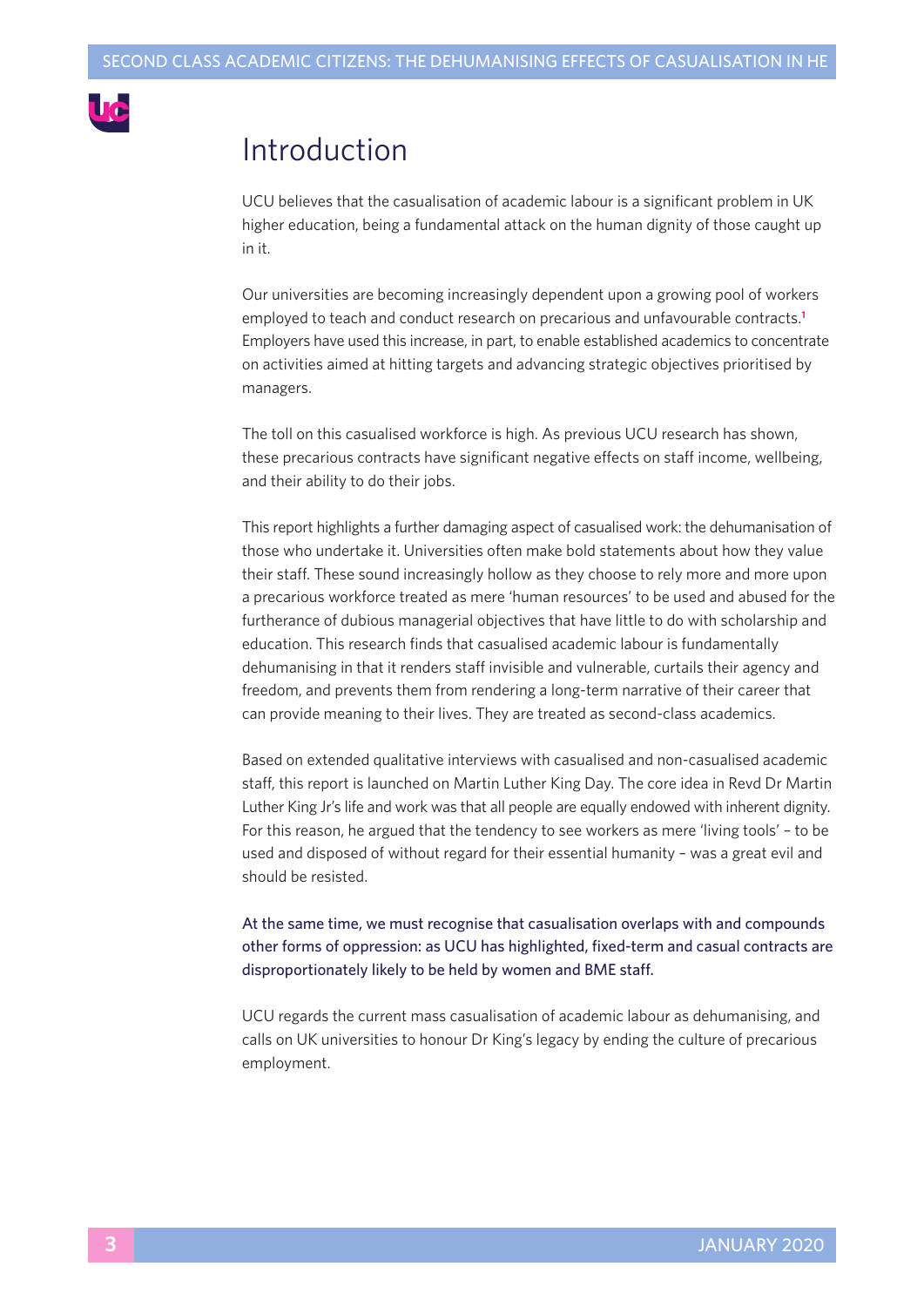

# Foreword: Chi Onwurah, MP for Newcastle Central

This report is launched on Martin Luther King Day. Revd Dr King is rightly recognised and honoured for his role in advancing civil rights for African Americans by fighting against racial injustice. Less prominence is given to his truly global vision of human rights, equality and justice for everyone in what he called our 'world house.' The basis for this vision was the idea, at the core of King's thinking, that all human beings are created with equal dignity and worth – and that our economic and political institutions should be changed to reflect this.

That is why I am delighted to write the foreword to this report and to formally launch it at parliament. Anyone who saw the disturbing 2019 Ken Loach film made in Newcastle, *Sorry We Missed You*, will know that precarious employment can be deeply detrimental to human wellbeing. This is an issue not just for people who work in the so-called 'gig economy,' but also increasingly for those who work in higher education. Reliance on precarious, low-paid staff has become a business model, and therefore universities across the UK are in the midst of industrial action over this issue. Only last month I was pleased to show solidarity to university workers in my constituency by standing with them on the picket lines.

This report uses Frederick Douglass and Martin Luther King's beliefs in human value and equality as the basis for an important critique of this shift to the casualisation of the academic workforce. It highlights that poor employment conditions are not only bad news financially and in terms of mental health, but that they can be fundamentally dehumanising.

It is particularly appropriate that academics from Newcastle University have written this report. The North East has a proud tradition of campaigning for social justice and have strong links with the African American freedom struggle. In 1967 Dr King visited Newcastle to receive an honorary degree, Newcastle being the only UK university to so honour him. Over a century earlier the great abolitionist – and former slave – Frederick Douglass, spent time in Newcastle where he was supported by local activists. This legacy has been celebrated in recent commemorations in the city, including a statue to Dr King and a plaque where Douglass stayed. But to truly honour their legacies we must work tirelessly towards building the type of societies they strove for, societies where everyone is treated with equal regard to their essential humanity. That is why I am delighted to support this report, and I hope that the UCU campaign of which it is a part leads to real change in how universities treat their staff.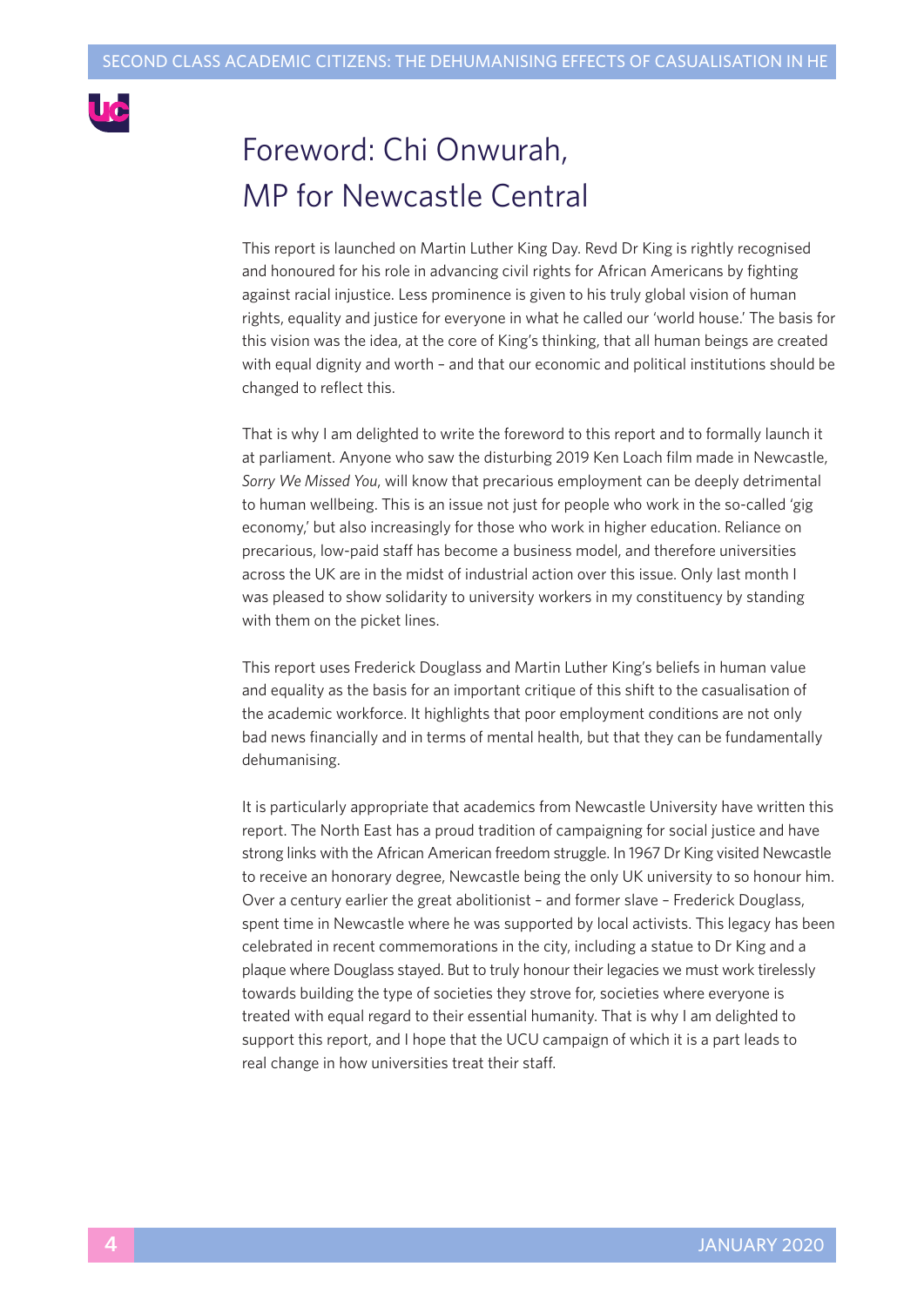

# Message from UCU Vice President Vicky Blake

The impact of casualisation is difficult and painful for many of us to talk about, even for those who have since clawed onto an 'open ended' contract. The financial impact of insecurity twines efficiently together with the social and professional impact: the undermining of confidence, the erosion of illusory 'opportunity'; the daily slog of trying to keep one's head above water, to pay rent, and to maintain relationships. I know this personally, and I hear it daily in my role as vice president of UCU. Speaking out about the very real, very personal impact that casualisation wreaks upon individuals, our families, and our academic communities can feel incredibly dangerous. But to speak out collectively is among our greatest weapons in demanding change. This report draws out much of the pain which is felt and internalised by so many in a sector that echoes and reinforces traditional hierarchies and class divides far more than many senior leaders seem willing (or able) to recognise. Change is long overdue.

As trade unionists we must understand and affirm that workers on casualised contracts deserve to be heard, to be treated with respect, and to enjoy decent working conditions. The structure of 'the academy' makes it easy to forget that. Solidarity with each other must be practical and comprehensive. Fearful workers are more likely to be compliant, less likely to raise concerns: contractual conditions slip even further. Where is it frightening to raise one's head over the parapet, we most need to fortify a culture of meaningful solidarity that can be felt, which is tangible beyond speech and social media posts and into actions.

This report strengthens our fight for secure work and respect for all workers. It comes at an important time: we are fighting for secure work, and decent and fair working conditions and pay for workers in higher education. As a former chair of the UCU Anti-Casualisation Committee I know that many battles have been fought for a long time to bring the impact of casualisation to light. We have fought for better data, because proving the problems are real and widespread was a hurdle in a sector that tends to present itself in line with an assumed decency of practice. We have fought to represent our casualised members in campaigns and importantly, in collective sectoral bargaining.

University teachers, researchers, and support staff deserve the same secure and decent work we wish for all of the students we work together to educate. Casualised workers are stressed, exploited, underpaid, and often pushed to the brink by senior management teams relying on goodwill and a culture of fear. Our love of learning is weaponised in order to keep the bottom line cheap, while senior management and vice chancellors' pay soars. This report matters. It delves deep into the worst effects of the marketised model of higher education upon its most vulnerable workers.

In recognising the dehumanising impact of casualisation, it is time for deeds beyond words.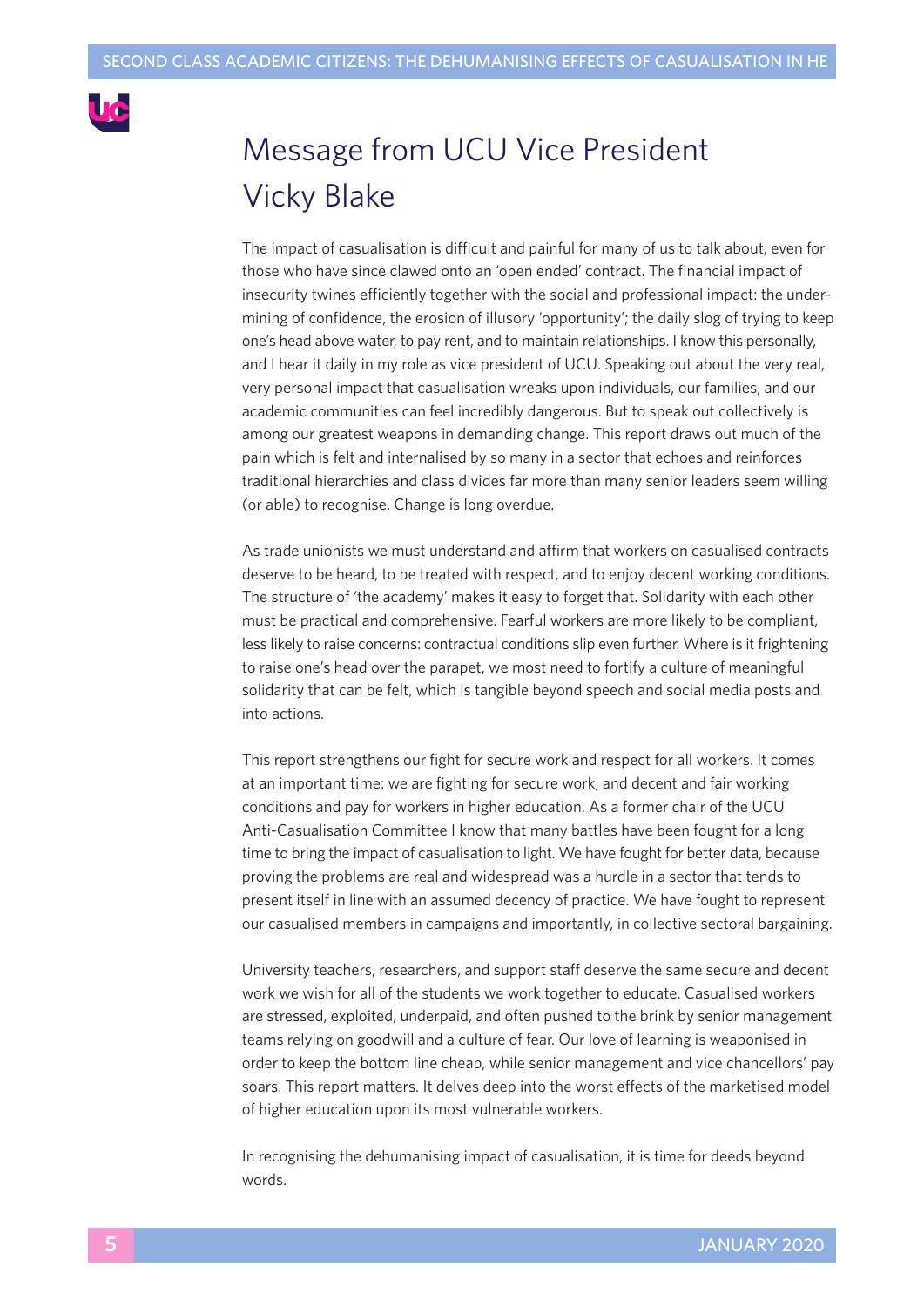

# Executive summary

Martin Luther King Jr was a champion of labour and human rights. He believed that 'the dignity and worth of human personality' is assaulted when people are treated as tools, as means rather than ends. UCU believes that the relatively recent and alarming rise of mass casualised labour in higher education is an example of just such a distortion. Staff are treated not as human beings of equal value to their colleagues, but as second-class academic citizens, mere 'resources' to be deployed to further strategic visions of vice chancellors and governing boards.

Academics are highly-motivated people, drawn into the profession by a sense of wanting to make a difference to the world by research and teaching. This sense of vocation is abused by employers who are increasingly switching to a business model offering casualised and precarious work, promising more rewards than there are.

Casualisation is a significant problem for UK higher education (HE). The latest data from the Higher Education Statistics Agency (HESA), 2017/18, shows that nearly 33,000 researchers (67%) in the sector remain on fixed-term contracts. 49%, nearly 30,000, teaching 'only' staff are employed on fixed-term contracts, many of those hourly paid (42% of all teaching only staff). Add to this over 6500 academic staff employed on zero-hours contracts and an army of nearly 70,000 'atypical' staff, and it is clear that a significant proportion of teaching in many universities is being carried out by casualised staff.

This situation is not an accident of employment and recruitment cycles, but has become a business model on which universities depend. It contravenes fundamental documents on higher education widely regarded as authoritative in the UK, including the 1997 *UNESCO Recommendation Concerning the Status of Higher Education Teaching Personnel* and the Magna Charta Universitatum.

This report concludes that this casualised academic labour is dehumanising in four ways:

- **1.** It renders staff invisible to colleagues and institutions, treating them as second-class academic citizens.
- **2.** It leaves staff vulnerable to a whole range of exploitative and demeaning practices, placing them in degrading patronage networks.
- **3.** It denies agency and curtails the academic freedom that is a hallmark of our profession.
- **4.** It prevents them from rendering a long-term narrative of their careers that can provide meaning to their lives.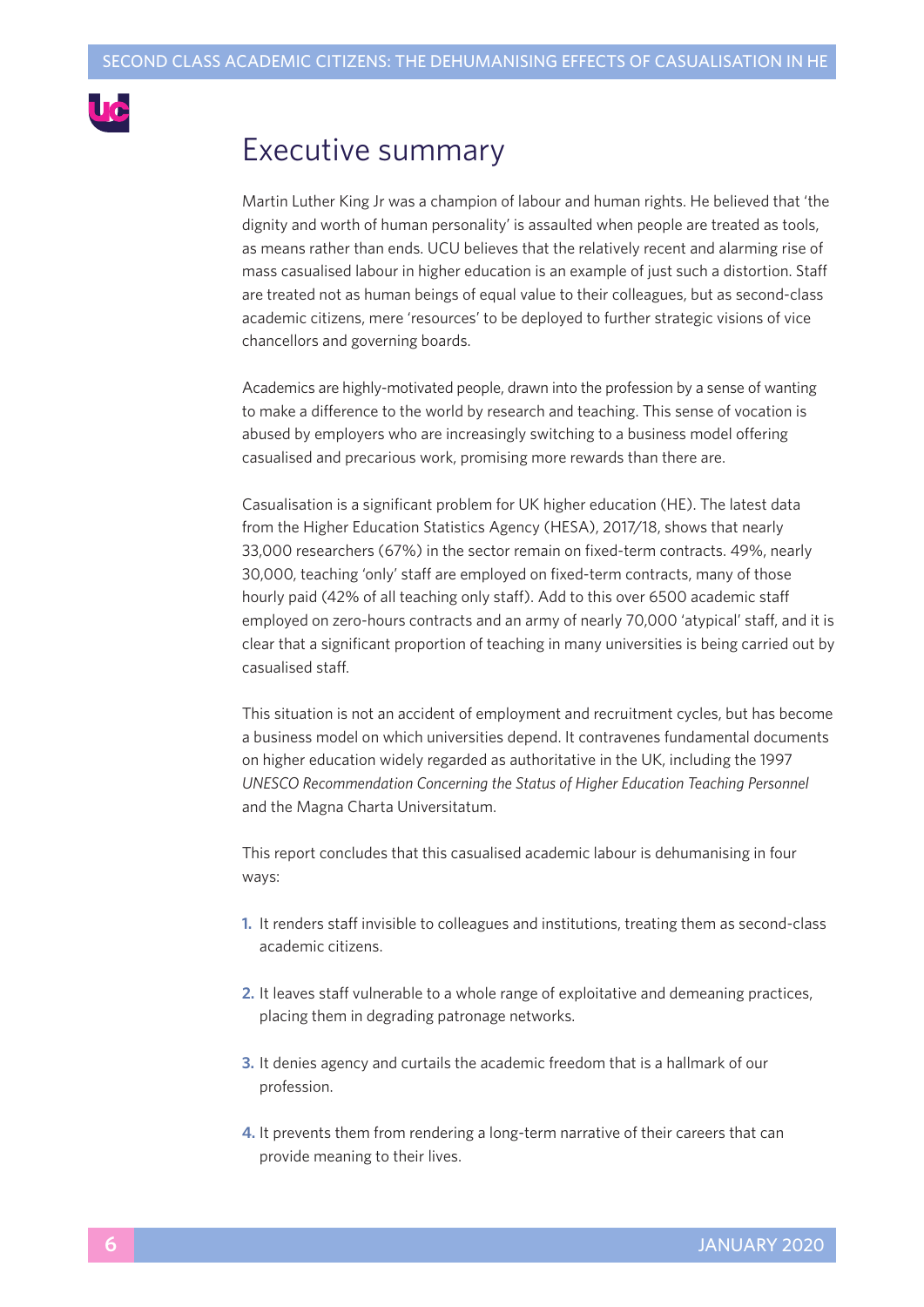

The dehumanising effect of casualisation is not a problem of poor practice by certain managers that could be corrected through training or new HR policies. Rather, because casualised staff are used, in part, to ease the workload and further the careers of permanent staff, it is a structural issue in which all academics are implicated.

#### **RECOMMENDATIONS**

- 1. The government should insist that universities are honest about the extent of casualisation, and instruct the Office for Students to demand comprehensive data about universities' reliance on casualised labour in teaching.
- 2. Higher education employers should own up to their responsibilities to ensure that staff are treated in humanity affirming ways by ending the culture of casualisation. Individual universities should engage in negotiations with UCU locally to negotiate the transition of precariously employed staff onto more secure contracts.
- 3. Research councils should make it a condition of grant to employ research staff on open ended contracts and to support greater stability of employment. No employer should be able to sign up to the Research Concordat unless they have committed to working with UCU to address the issue of insecure employment for research staff, with a commitment to moving research staff to more secure forms of employment.
- 4. National and international charter mark givers, such as Magna Charta Universitatum, should pressure universities to step up to their formal commitments and, if they fail to do this, should suspend their accreditation.
- 5. UCU believes that there should be no second-class academic citizens, but that all should be enabled to have equally-humanising conditions of work. It is the responsibility of all of us to work towards this goal. Therefore academics on permanent contracts should show solidarity with colleagues in less favourable employment conditions and fully support local campaigns against casualisation.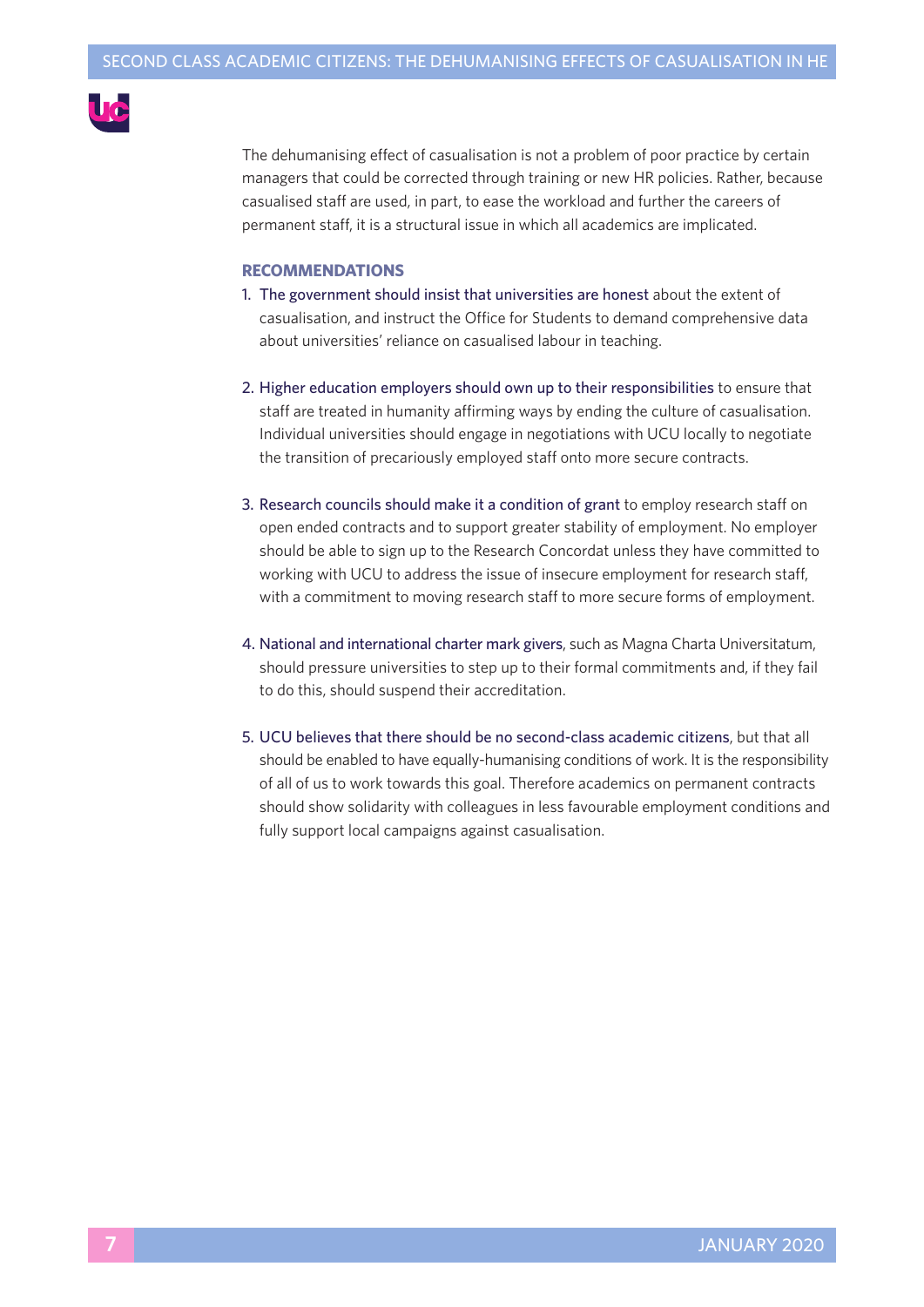

# Human beings – or human resources?

Casualisation is a massive problem for the UK higher education sector. According to the latest HESA data (2017/18), around 67% of the 49,515 researchers in the sector remain on fixed-term contracts, nearly 30,000 teaching 'only' staff are on fixed-term contracts (the majority of them hourly paid), and a further 68845 academic staff are employed as 'atypical academics' not counted in the main staff record. UCU estimates that this 'reserve army' of academic labour is doing a significant proportion of the teaching in many universities.

This has significant consequences for staff and students. According to the results of UCU's 'Counting the Cost of Casualisation in HE' (2019) part-time and hourly-paid teachers are doing 45% of their work without pay, almost half of participants held down two or more jobs in education, 71% of respondents reported that they believed their mental health had been damaged by working on insecure contracts, and 83% of respondents agreed that their contractual status made it hard to make long-term financial commitments such as buying a house and plan for a family. A significant majority of respondents said that they had insufficient paid time to prepare adequately for their classes, complete their marking, give proper feedback, and undertake their own scholarship. Casualised labour exacerbates existing inequalities: for example, whereas 28% of white male academics are on fixed-term contracts, the figure for Asian female academics is 45%. **2**

Nor was this a convenient lifestyle choice: 97% of respondents on a fixed-term contract said that they would rather be on a permanent one, while 80% of hourly paid staff said that they would rather be on a contract that guaranteed them hours, even if it meant less flexibility.

Casualised academic labour should not be seen as a rite of passage or as a temporary product of student recruitment cycles; it has become a business model.

Although there are multiple factors behind the increasing shift towards casualised labour within HE, it has been enabled by the contentious notion that workers are primarily to be seen as 'resources.' Indeed, it is usually HR departments that draw up these poisonous contracts. The idea that humans are resources to be managed scientifically has its origins in the work of industrialist pioneer management consultant Frederick Taylor in his 1911 book The Principles of Scientific Management, and in mid-century writers like Elton Mayo and Mason Haire who believed that 'Human Resource Management' (HRM) could help employers roll back hard-won labour rights. HRM therefore went mainstream in the US and UK under 1980s Reagan-Thatcher neolioberalism, and has subsequently spread worldwide in business, but also into the public sector, charities and education.

HRM encompasses personnel issues such as recruitment, payroll and sick-leave, but goes beyond this in seeking to align individual working practices to an institution's 'vision' or 'strategic objectives' set by managers in the belief that this will enhance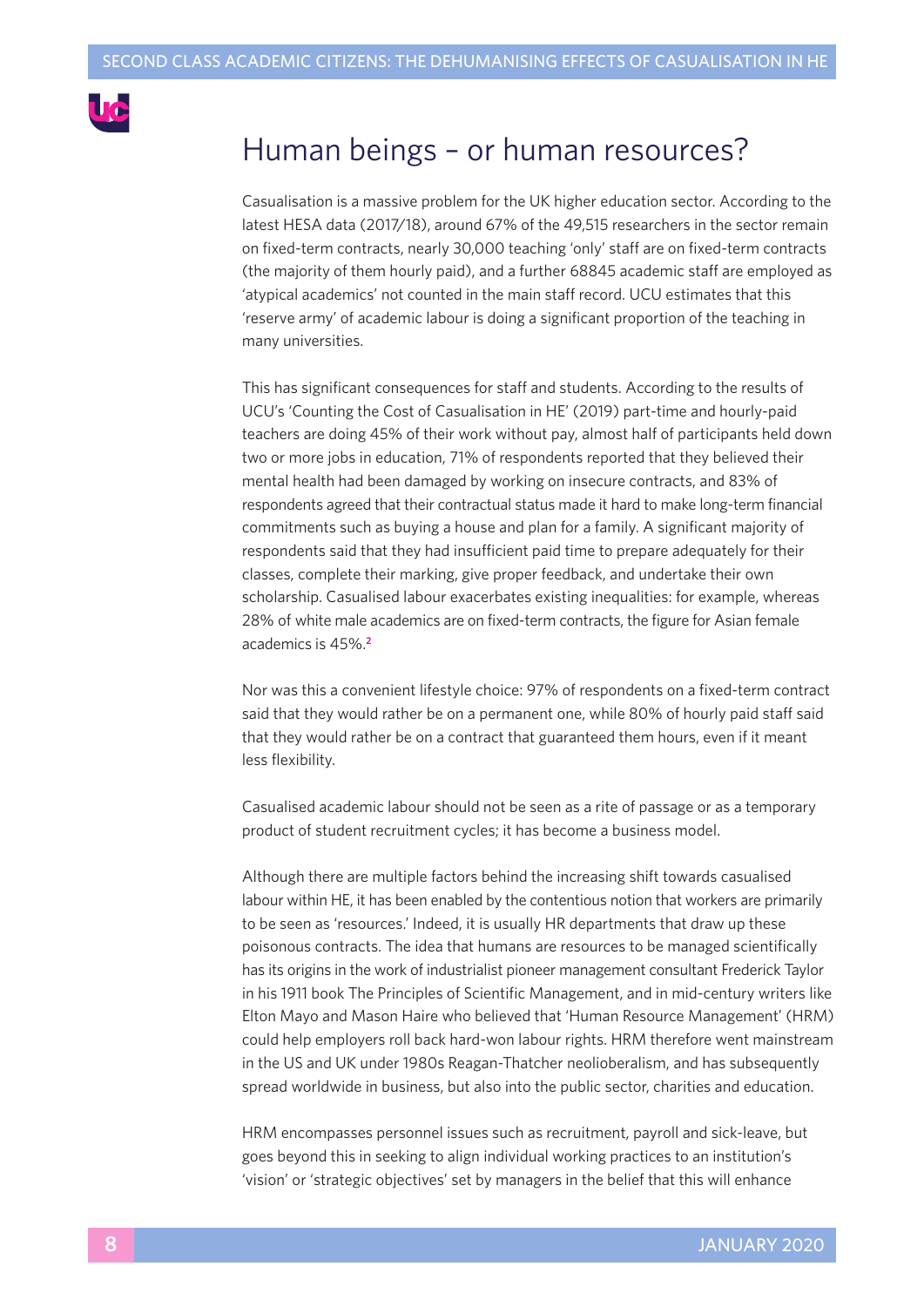

performance. Critics claim there is no convincing evidential base showing that HRM improves performance, and worry instead that it devalues workers because 'resources' implies they are 'things,' 'commodities,' a means to an end. If workers are considered in this way then it is hardly surprising that abusive and degrading casualised contracts have come to abound and be seen as acceptable. We need other ways to think about workers.

It is here that Martin Luther King provides a powerful alternative way to think about workers. King was a champion of labour rights, murdered as he addressed a rally of striking sanitation workers in Memphis. King's opposition to what he often identified as the three evils of racism, poverty and war was premised on the African American tradition of theological anthropology, namely that all human beings are created with equal human dignity. For example, Frederick Douglass (1818-1895), the former slave who became a leader of the anti-slavery movement insisted in his 1850 essay 'The nature of slavery' that because the slave is fully human, 'The first work of slavery is to mar and deface those characteristics of its victims which distinguish men from things, and persons from property… it reduces man to a mere machine.' King built squarely on Douglass and subsequent African-American theologians, insisting that 'man is not a thing. He must be dealt with not as an 'animated tool,' but as a person sacred in himself. To do otherwise is to depersonalise the potential person and desecrate what he is.' King also put this in secular terms, referring to 'the dignity and worth of human personality' in his 'Letter From Birmingham Jail,' and in his Nobel Prize-winning speech when he insisted that humans are not 'mere flotsam and jetsam on the river of life.'

Of course, no comparison can be drawn between the conditions of 1960s African-Americans and workers in modern British universities. But King's insistence that we ask whether people are treated as proper human beings with intrinsic dignity is important: as this report shows, asking this question about academic labour raises significant concerns about the dehumanising effects of casualised labour in the current business models being favoured by HE providers.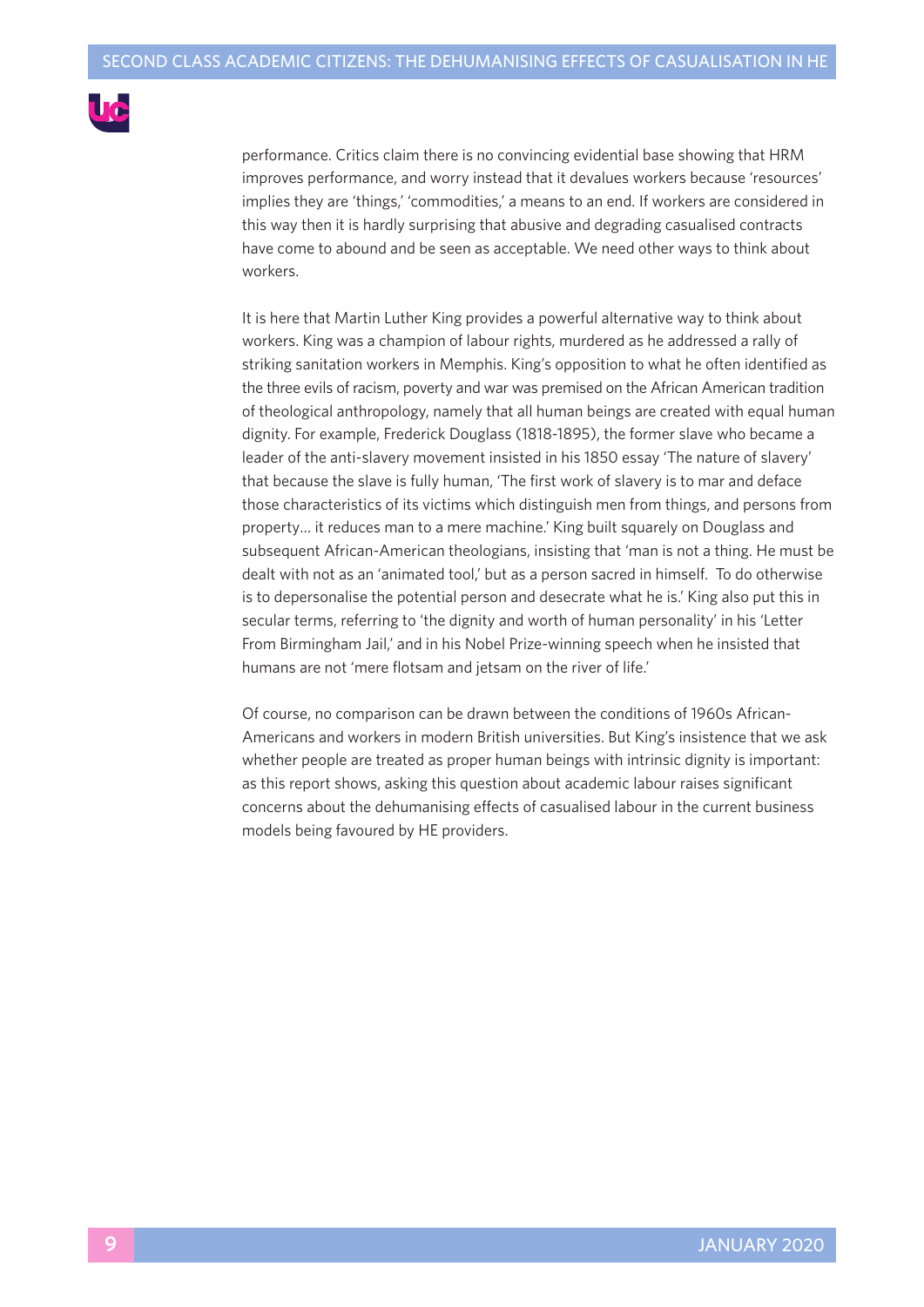

# This report: methods

This report explores how academics experience work as either humanising or dehumanising. Focusing on a range of institutions in the North East of England, we interviewed HR staff and looked at HR policies, but the primary source of data was visual timeline interviews with academics. Visual timeline interviews are a method developed to explore career trajectories retrospectively. Interviewees were asked to tell the story of their working life by drawing a timeline, using visual metaphors as far as possible. They were requested to draw particular attention to how they came to be academics, and to subsequent high and low points, and then identify moments or periods on the timelines when they felt treated in humanity-affirming or dehumanising ways, and to reflect on these. Finally, they were asked how universities could ensure they are treated in humanity-affirming rather than dehumanising ways. Each interview lasted between one and half, and four hours. We conducted 17 visual timeline interviews with academics, as part of a comparative project comprising interviews with 55 people working in higher education, secondary education, and charities.

This research was published in a wider report by Newcastle University and the William Leech Research Fund in July 2019, *Human Resources? Recognising the Personhood of Workers in the Charity and Public Sectors*. It found that academics were highly self-motivated, generally being driven by an enthusiasm for their subject, a desire to advance the common good through discoveries and research, and a commitment to education as a public good. Several academics had taken significant salary cuts by moving into HE from the private sector. Therefore many of the assumptions in HRM about the need to 'manage' and motivate workers do not apply to HE. Instead, the report identified eight 'habits of highly humane workplaces' – that is, characteristics of workplaces that respondents marked as humanising if present or dehumanising if absent. These were: the ability to make a difference; being trusted with freedom and autonomy; insulation from the harmful effects of audit cultures; being listened to; the quality of human relationships; 'the magic power of human sympathy'(employer empathy at high and low points of life); communities of care; and contractual affirmation.

It is the stark differences reported by staff in permanent and casualised employment in HE under this last heading, 'contractual affirmation,' that forms the basis of this report. 'Contractual affirmation' is the validation of self as having worth in the eyes of others experienced at the awarding of jobs, promotions, and career awards.

For example, Craig had applied for more than 80 lectureships in different countries over a two-year period working on a casualised contract. He relayed that this led to a growing 'sense of panic and discouragement,' asking 'what has the system done to me?' after a decade of preparation by undergraduate, masters and doctoral study. He described this as very dehumanising. In contrast, finally being awarded a permanent lectureship was humanising, – 'being offered the job, being given start-up research money, and being told that I would be eased in gently with the workload.' Following the offer of a job itself, promotion was marked by many people as humanising. Andrea described her promotion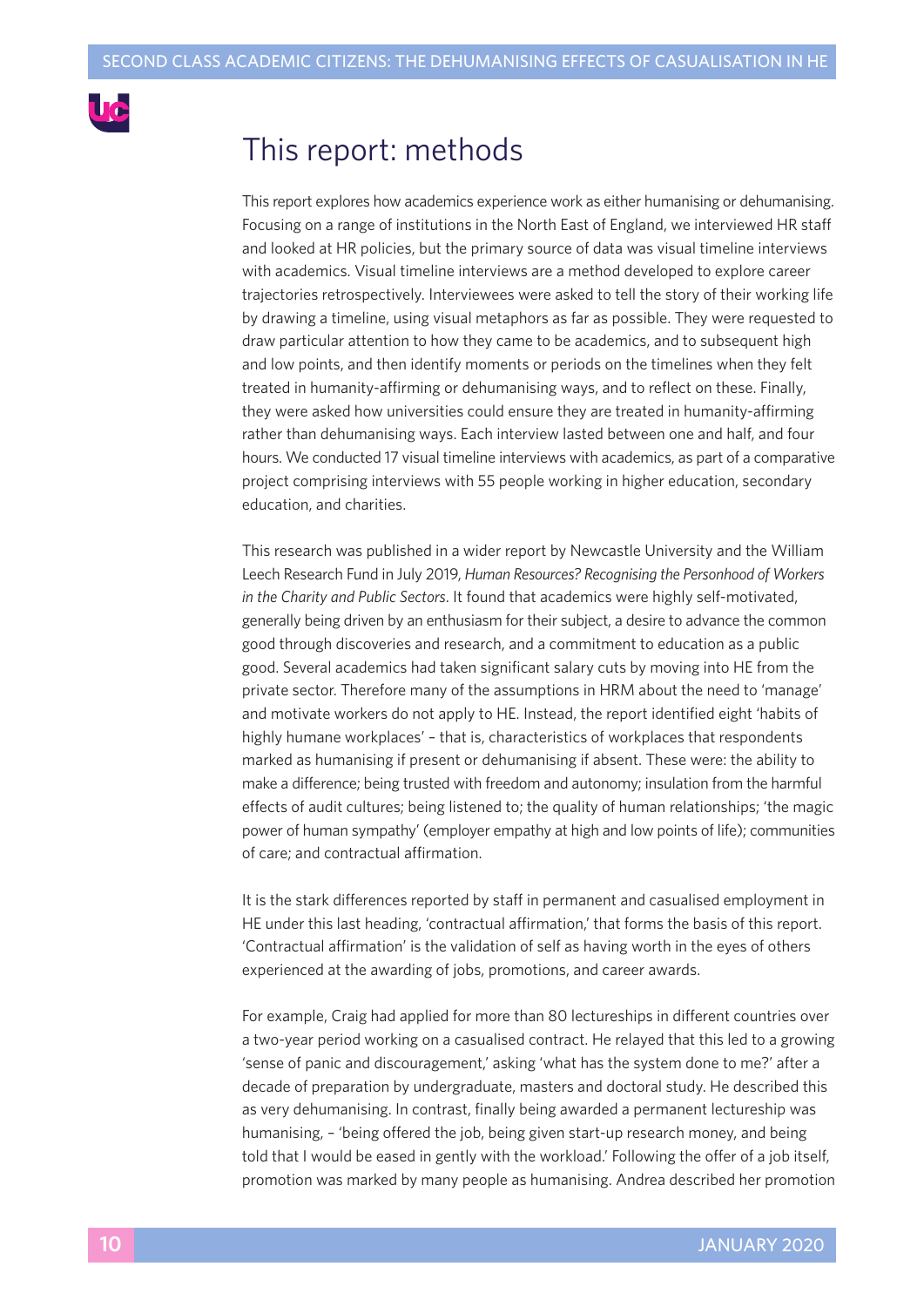

to senior lecturer as a 'restoration of balance.' She felt she had been looked down on by some colleagues who thought she could teach but not do research, and so had 'crap' administrative roles dumped on her. Suddenly, she said, those colleagues didn't treat her with the same disrespect. Every academic we interviewed on a permanent contract pointed to such moments of contractual affirmation as amongst the most humanityaffirming of their working lives. In contrast, staff on casualised contracts lacked such affirmation and reported finding their working conditions dehumanising.

In particular, this report identifies four ways in which academics working on casualised and precarious contracts are dehumanised: they are rendered invisible and vulnerable, they have their freedom and agency curtailed, and they are prevented from rendering a long-term narrative of their careers that can provide meaning for their lives. These will be considered in turn.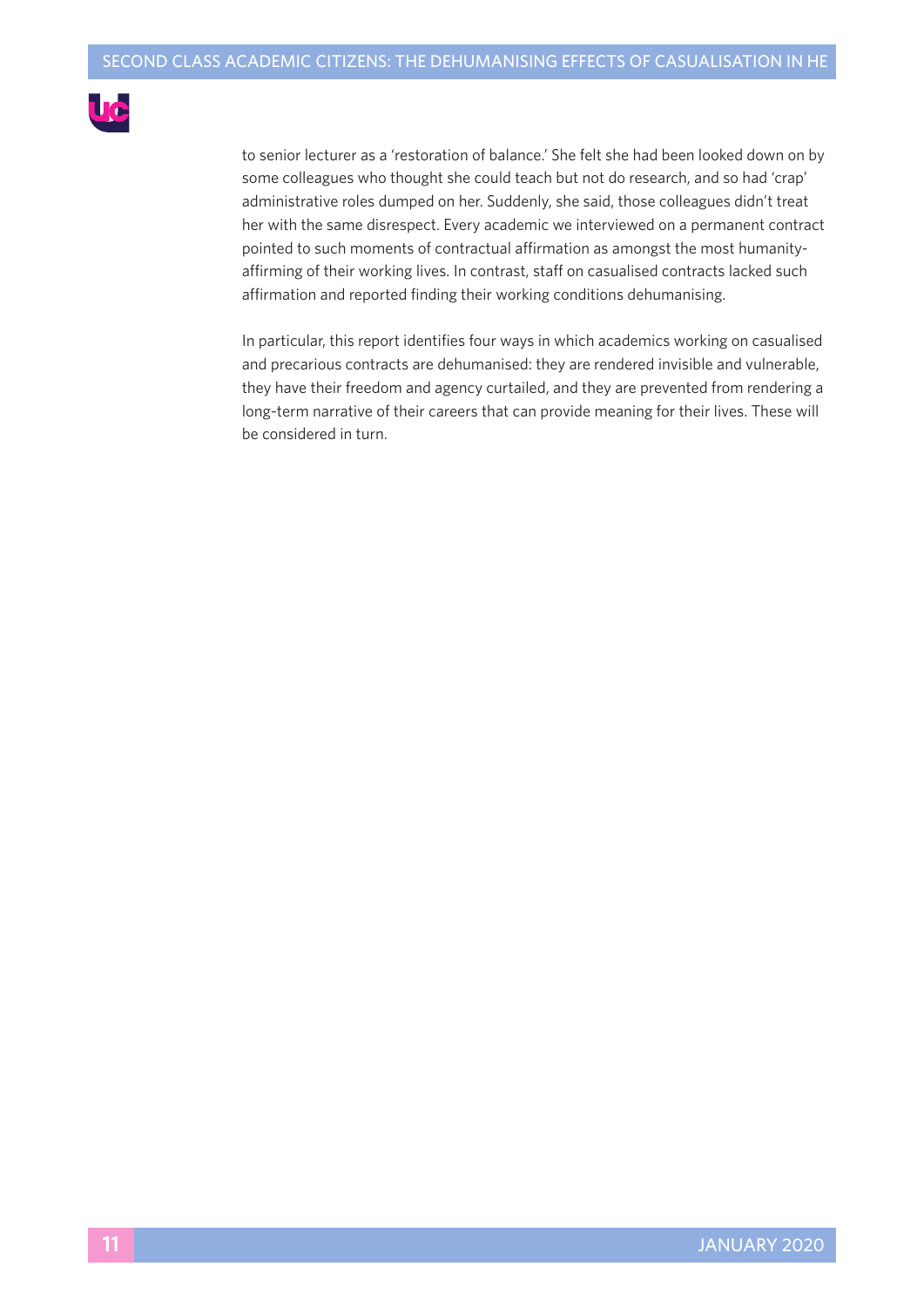

# Finding 1: Invisibility

The first dehumanising aspect of casualised labour is the invisibility of those subject to it. Temporary staff are amongst the most marginal and invisible, and institutions can all too readily mistreat them by failing to recognise their equal personhood.

As a PhD student Sunita embarked upon her life as an academic with a sense of exhilaration. Having a strong sense of vocation, she described academia as 'the best job in the world.' However, she continued, 'the bubble burst' as soon as moved into a temporary research assistance job created to help free a senior academic up for managerial duties. She described her life and that of her colleagues as being in 'the sweatshop of academia.' This was not simply about lack of long-term security and choice in research topics; it was that she was suddenly rendered less visible to the mechanisms of departmental administration. Two incidents in particular stood out for her. The first was that she was not allowed to have a name plaque on her office door, because she was not permanent – even though she was working as hard as permanent staff members, at the same intellectual level, and indeed collaborating with them. The second was that the departmental administrators would not book conference travel for her and other research associates, telling them it was 'because you are not academics.'

Apparently minor issues, like having one's name on a door or being able to access travel booking facilities, were thus experienced as intensely dehumanising, in effect setting up casualised staff as second-class academic citizens. The very names of roles announced this from the start. Whereas once universities employed 'temporary lecturers', now they routinely label roles as 'teaching fellows' or 'teaching assistants.' Susannah, who had worked on a series of such contracts described them as dehumanising, visibly marking certain academics out as less intellectual, less academic than their peers on permanent contracts as lecturers. They are described as teaching assistants, she explained, but this may be a total misnomer as often they are not 'assisting' at all but are autonomously doing work of the same type, value and quality as any other lecturer. The naming of roles is important, she insisted, and even having 'teaching' in the title is dehumanising: 'teachers belong in schools, lecturers in universities,' she said. Following her PhD another academic, Simone, worked on consecutive teaching contracts, which began as a ten-month one and which was later extended by another year. This meant that she was pigeon-holed as a 'teacher,' and the years of research and writing which had enabled her to be qualified for the positions were effectively discounted. At that institution, she recounted, 'Everyone was a research hero; no one was interested in what I was doing.' Temporary contracts made Simone visible as not as a rounded academic, but only for one aspect of that work: her teaching. People didn't bother to ask her what she was writing about, thinking about, working on. She had been rendered invisible as a thinking, intelligent academic. 'I left that institution,' she said, 'with the idea that I was a great teacher but a terrible researcher.'

The unregulated and fragmentary nature of casualised academic labour meant that staff on these contracts could have strikingly different experiences of humanising or dehumanising treatment over time: not only as they moved between institutions, but as they changed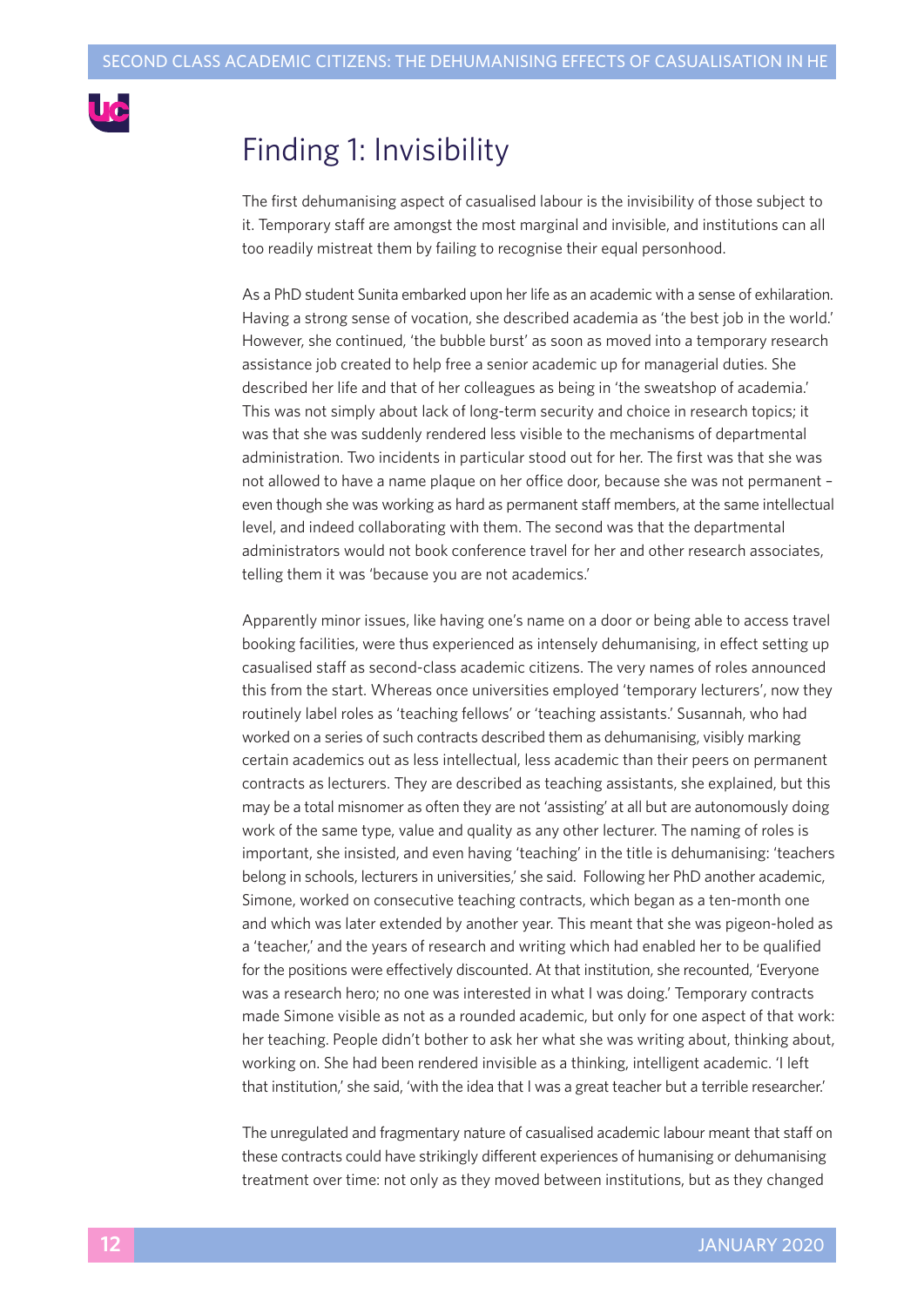

contracts within them. Thus Amelia had worked a number of temporary or part-time jobs over half a decade, sometimes in two or three different universities at once. In one of these she was given slightly better conditions than the others: 'I had a desk to myself', she said, and colleagues who invited her to tea-breaks – 'I felt like a real person.' This last phrase is striking, and she repeated it more than once in the interview: 'I was a real person, an office all to myself, with my name on the door': seeing her name written with the title 'Dr' in front moved her, as it made her feel like 'an academic.' This is telling – telling that her extended experience of casualised labour was dehumanising. She gave an example of one place where was given a six-month contract to fill in teaching for someone who had got a grant. She was given this without interview, training or vetting. This felt dehumanising – she wasn't considered a 'real' academic, so the usual processes could be skipped as they would be wasted on someone only there for a short time. Upon starting, she was simply told to read out verbatim notes the lecturer had left. It was not, she reported, a great module and students were unhappy, but 'No one wanted to give me anything in terms of training or emotional support.' Because I was just seen as a stop-gap, she continued, she was barely visible to the system - 'you never met HR.'

It is worth contrasting the experience of staff on permanent and temporary contracts. In our interviews, one of the most commonly-cited humanising experiences of academic work was the care of a community. Having relatively recently been awarded her first permanent contract, Amanda drew attention to this, that 'everyone is supportive' personally and professionally, whether this was in giving her freedom to design a new course, or personal care at time of family illness. She marked as particularly humanising what she described as 'coming into a permanent community' – 'to be asked how you are doing.' This contrasted with her previous experience of years and years 'bouncing around on temporary jobs' which were all marked by 'a lack of pastoral care.' Amanda tellingly described humanisation as occurring 'when I feel recognised and supported by colleagues.' In contrast, that recognition is denied to temporary staff who can be less visible to the formal institutional mechanisms and processes, and less visible to their colleagues as building supportive relationships inevitably takes time. Therefore temporary staff miss out on the quality of workplace relations that permanent staff repeatedly marked as humanising.

But it is not simply that casualised staff can be invisible to impersonal systems of HR or have dehumanising job descriptions; is it that casualised staff are often omitted from the rites of passage that are characteristic of being human. People don't spend time getting to know temporary staff, inviting them out for a coffee to ask about their work, asking them home to dinner with their families, or meeting up socially. 'People rarely see you, they don't think about you, and they don't care about you, because you're only ever temporary,' as Amelia put it, starkly. This invisibility continued from start to finish. 'No one ever says farewell' – those in the most vulnerable temporary roles, such as the hourly paid, 'are never introduced to anybody so why should you be given a farewell?'

Casualised staff are amongst the marginal elements of the academic workforce, and the very nature of these employment conditions often creates an invisibility that is dehumanising in a myriad of ways.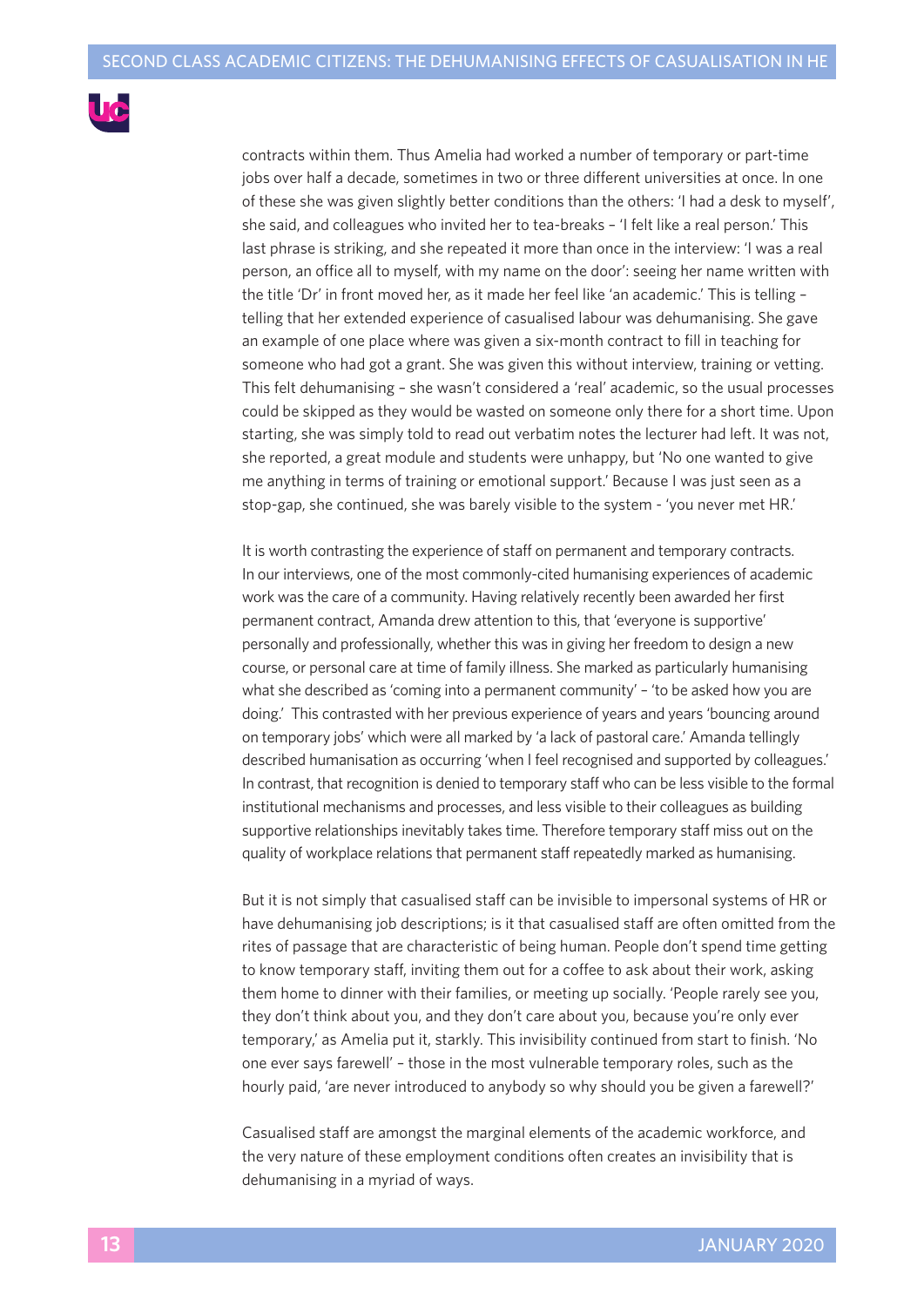

# Finding 2: Vulnerability

This invisibility enabled a second dehumanising aspect of casualised academic labour, vulnerability. Casualised staff are routinely subject to pressures to accept unfair and exploitative work practices, but because of their vulnerable position, and because these demands often come from the very managers whose patronage they need for the promise of future work, they are not in a position to refuse.

For example, the majority of interviewees on casualised contracts reported having to work much more than they were paid for – often because inadequate time is allocated for teaching preparation. A common form of this is giving people contracts of only nine or ten months of the academic year, and expecting teaching preparation time to occur outside these. 'They had 10 months funding but made me work 11 months, one month over the summer unpaid,' complained Amelia. The job she was offered started in September, but she was expected to have teaching materials ready by early in the month so was in effect expected to do unpaid preparatory work over summer. 'This has become a standard practice,' she added: 'I had no one to turn to talk about it, and just felt grateful that I'd got the job.'

The expectation of performing unpaid preparation time was not just placed on staff at the start of the academic year, but for many people continued throughout it. For example, Kyle spoke from his extensive experience of casualised labour at a number of so-called Russell Group universities. These jobs varied in their nature, from hourly-paid teaching at one place to a 0.5 FTE contract over 10 months at another with no real continuing professional development. The rationale given for not employing him on a full-time contract in this latter position was that the teaching material already exists so zero preparation time is needed. But, for example, he recounted that he was given lecture slide shows containing 30 photographs and no notes: it would have been absolutely impossible to simply turn up, with no preparation, and deliver a coherent lecture that he would have felt professionally satisfied with.

#### **FURTHER EXPLOITATIVE PRACTICES**

The vulnerability of casualised staff further left them open to a whole range of exploitative practices that, whilst they may not have technically been illegal, were certainly experienced by academics as dehumanising. Amelia described one university she worked for on a temporary contract as regarding her as 'a cash cow.' Although employed to do the teaching of someone bought out on a grant, managers wanted her to work on other people's grant bids, take local field trips, and the like.

Similarly, Bruno recounted a gradual change in the attitude of people working around him as he remained longer and longer on temporary research contracts. As a child, he said, he had developed a fascination with his subject which he was able to carry to university and eventually a PhD. He experienced strong affirmation by getting a singleauthored article published relatively early in his career, as a result of which 'I felt like I belonged to academia,' he recounted – external recognition which made him feel, 'Oh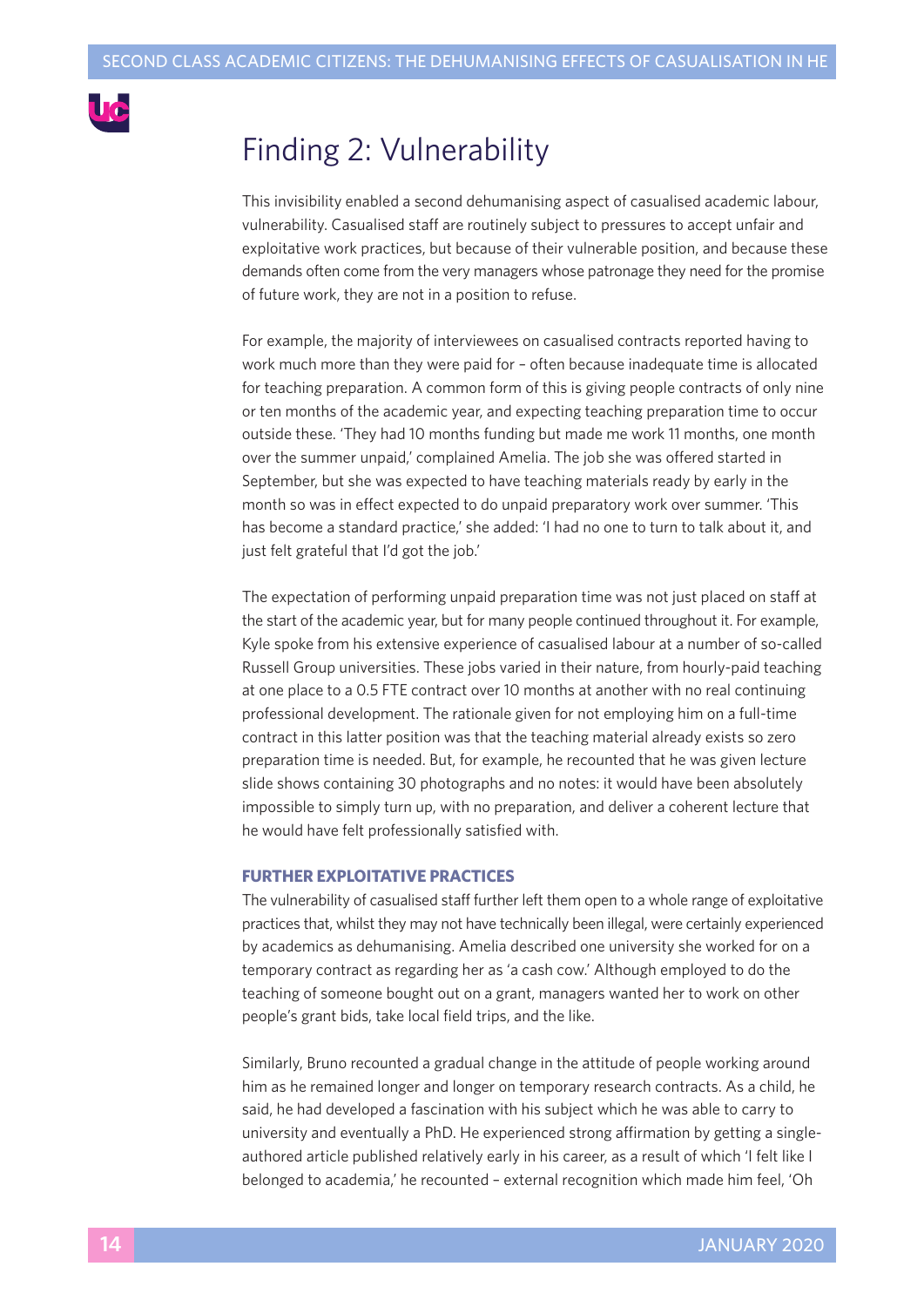

my gosh, I'm worth it.' The PhD viva was 'another 'I'm worth it' moment.' Similarly, winning post-docs after the PhD made him feel like a high-flier, as he developed and honed certain technical skills that were much in demand in his discipline. However, he described a slow change over time as he moved, not to a permanent post, but between post-docs and other temporary research positions. As he put it:

*Progressively in my school people have realised I had a certain expertise and they are using this expertise and taking advantage of me. Instead of helping me become an independent academic, they say 'we should take advantage of him as much as we can.' Thisis not intentional, but people say, 'You already work here, you do not have your own PhD students,so you can help me out, I've already talked to your line manager.' If they ask my line manager* first, what can I say? This is not a plot, this is the attitude, I would have it myself if I was under *pressure, and someone had technicalskills, I wouldn't think how this would help him get a permanent job, etc. Academics are so pressured that they take advantage of post-docs who have a particular expertise.*

This exploitation was a product of his vulnerability, a vulnerability that meant he could not easily challenge it. Bruno found this dehumanising, but recognised it was not about particular unethical individuals, but a structural result of a system increasingly reliant on casualised labour.

Another academic, Keira, spoke of her relief at getting a permanent contract after years of casualised work because it represented 'freedom to step away from compromised standards and people who break the rules.' She gave the example of a supervisor insisting she add not only the supervisor himself as an author on one of her publications, but also his partner who had only a perfunctory involvement in the article (reading it once and giving brief comments, but no active involvement in the research). This was an unfair request, but one she felt powerless to resist as the continuation of temporary work and the promise of permanent work in the future seemingly depended upon this person.

At times, such practices could cross the line into what Rebecca described as downright 'corruption.' She had been working on a temporary contract in a particular department, and was then recruited internally to another one when a grant became available. However, she recounted, the manager formally registered her as a member of professional services support staff recruited by an agency. This was blatantly untrue on both fronts, but it meant she was not given access to academic rights such as a mentor, nor were pension contributions required so money was saved for the department. 'If I'd been treated properly I'd have had an extra year of pension,' she complained.

#### **DEPENDENCE ON PATRONAGE**

Keira worked on a series of temporary contracts for the same manager, funded by his research grants, for over half a decade until she finally got a permanent job. She described this as a largely negative period for her, as she did not regard her supervisor as a good manager. She found his attitude abrasive and demeaning, describing the experience of being managed by him as entailing 'the systematic destruction of my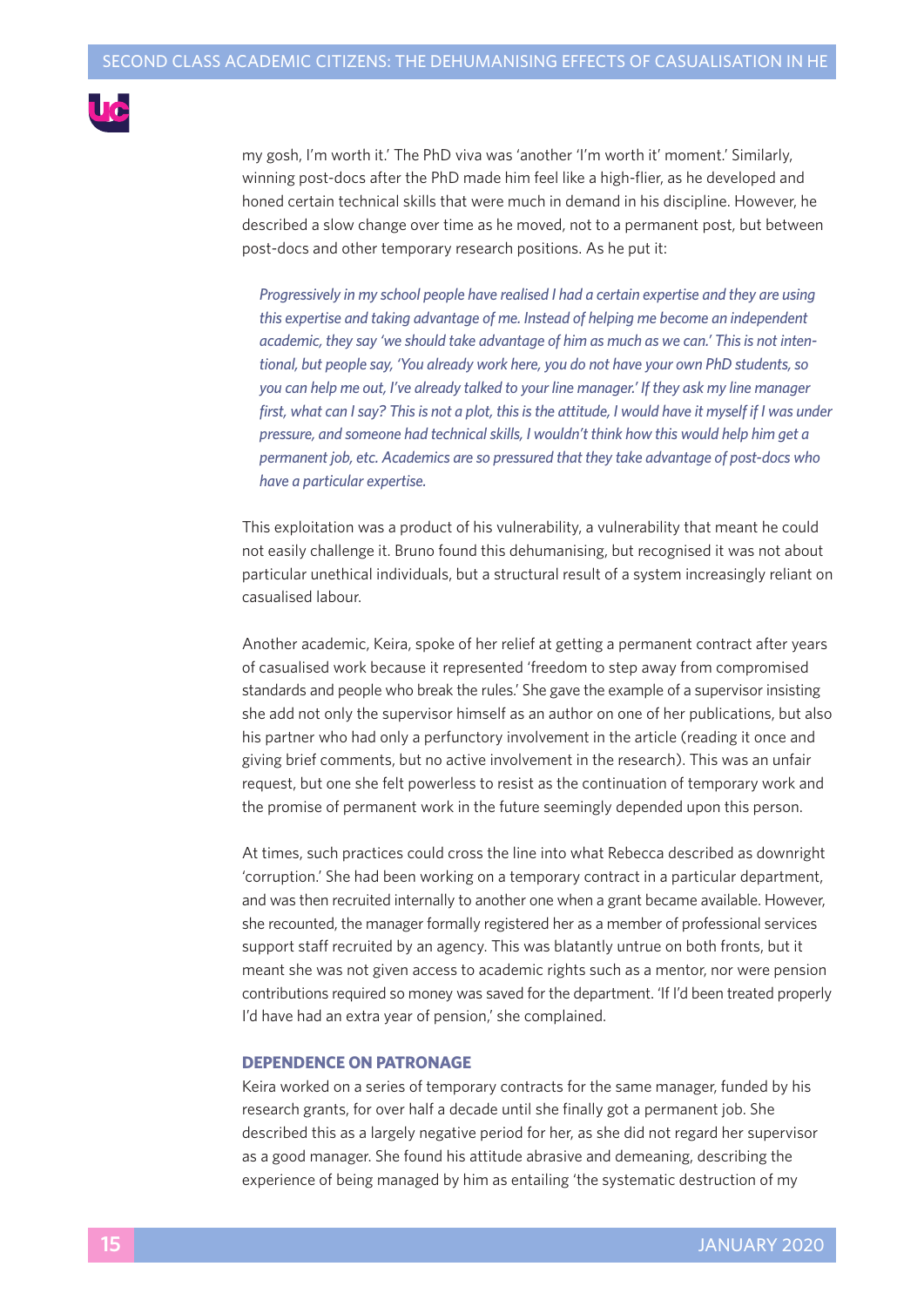

self-esteem and dismissal of my personal ambitions.' But she felt powerless to walk away, resist or complain, because she was dependent upon him for her ongoing work, which she needed to keep in the university system but also to maintain the income she needed to support her family.

This reliance on the patronage of others was not always experienced as immediately negative, as it was for Keira here. Amelia, based on her extended years of work on temporary contracts, could point to moments when friendly professional service/support staff (whom she had got to know) assisted by letting her use someone's office when they were on maternity leave. But this still meant that she was dependent upon someone else's generosity. Similarly, Kyle spoke of how different managers deal differently with temporary teaching contracts. The HR department of a university, he recounted, may say that temporary staff cannot have access to research funds because they are not on a research contract. Some managers will allow it, but will report it differently to faculty, because they say that if HR learn of it they will act to prevent it. So, explained Kyle, this leads to a contradiction: precarious staff become grateful to managers who are generous with workloading and resources – which feels humanising – but this only exists because of structural issues which are inherently dehumanising. These managers, however sympathetic they are, are ultimately not willing to rock the boat or push back against constraints imposed on them. When these managers say, 'the system says 'no,' but we'll try and do it anyway' this is dehumanising, he concluded, as it leaves casualised staff feeling at the mercy of the whims or personalities of managers.

#### **NO-ONE TO TURN TO**

As we have seen, the proliferation of casualised work in HE creates a condition in which a vulnerable and oftentimes exploited workforce is subject to multiple forms of dehumanisation. A final function of this vulnerability is that staff feel alone and isolated, unable to seek assistance. Thus, for example, at the end of the interview with Amelia, we asked her, 'Did you ask for help? Could anyone have helped?' Her reply was:

It's hard to know, at the start of a career or in a new university, where to go for help, or even if *a problem is a genuine problem orsimply a temporary wobble. The personalside of problemdealing, in my experience, is often weighted with feelings of not wanting to make a fuss or trying to be seen as competent. Both are the result of insecurity in the workplace, created by an inadequate or absentsupportstructure, but also created by a reasonable sense of knowing that I don't yet know the culture or the environment. That was especially the case early on in my career and whenever Istarted at a new university. Having worked in different universities I know now that a genuine problem may not be seen as a problem in every workplace. It depends on other people's views and sympathies. Despite having greater confidence in asking for help now, that variable hastended to make me wary of admitting to having problemsin the first place. Youth, inexperience and insecurity can contribute to mild exploitation. Then that becomes normal.*

The present culture of casualised academic labour inculcates a culture of dehumanising vulnerability. This vulnerability is rarely made visible or discussed. Staff are under great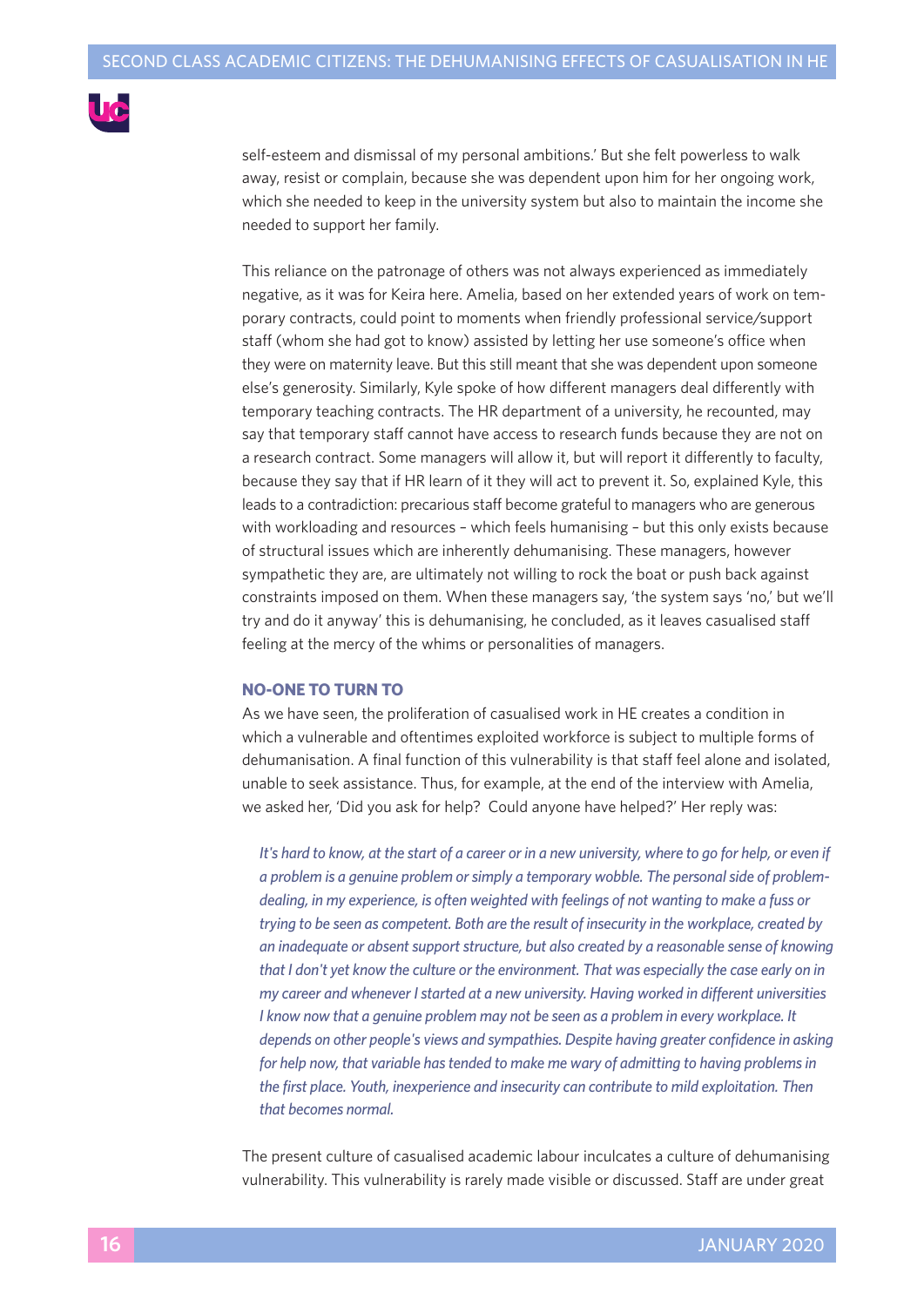

pressure to accept a whole range of exploitative practices, and often find themselves isolated and without the ability to seek help. Even the efforts of more sympathetic junior managers to create better conditions perpetuate a dehumanising culture of dependency on patrons and an expectation that staff should be grateful for having a job at all.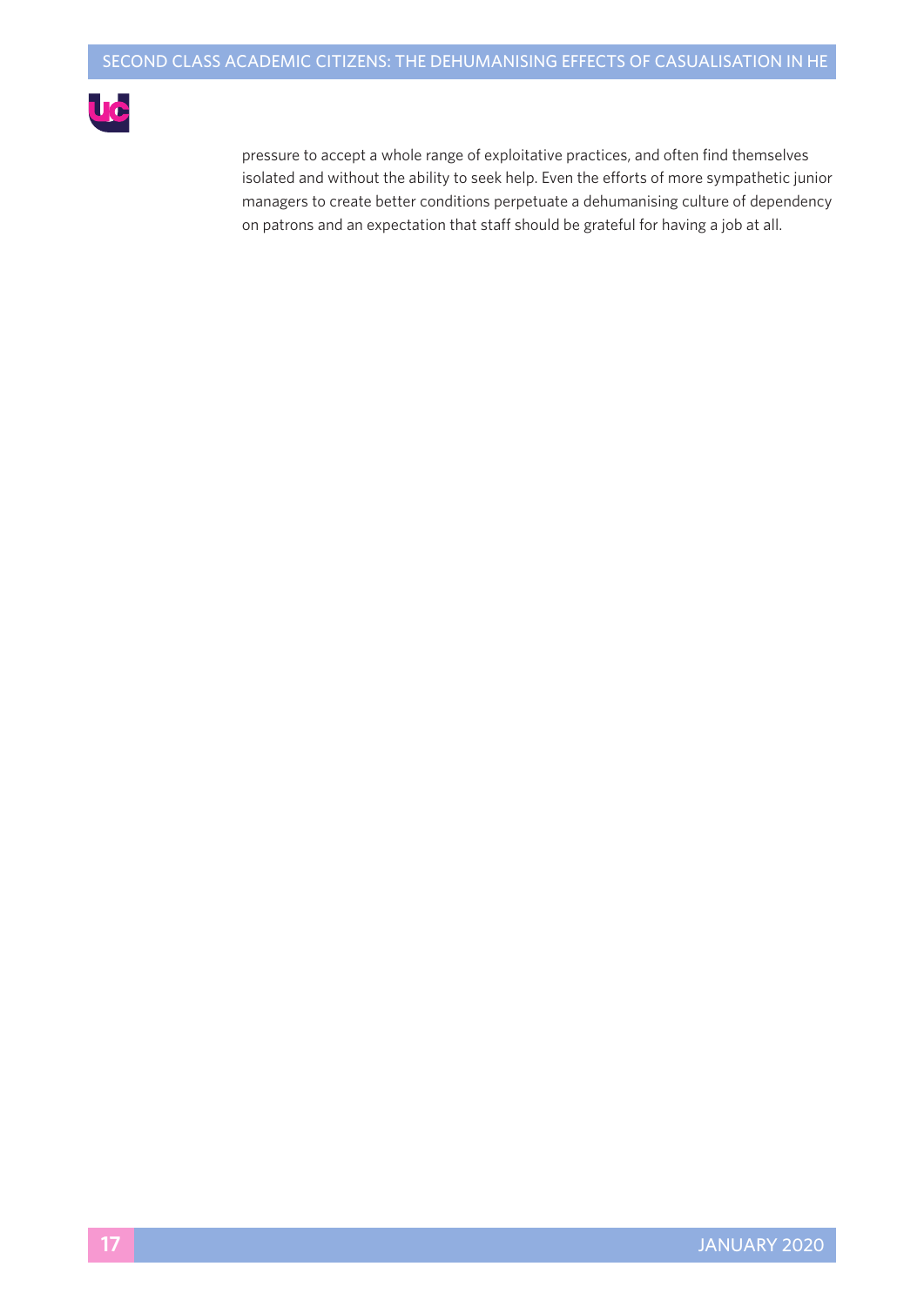

# Finding 3: Lack of agency

Akin to the vulnerability of casualised staff, in their accounts of dehumanisation, was, thirdly, their lack of agency.

Academic university work in liberal democracies is set apart from most other spheres in that its governing principle is 'academic freedom,' frequently enshrined in founding charters. This does not simply mean the right to voice an unpopular opinion if it follows from one's research and reasoning. It also means the right to choose what topics to research, irrespective of pressure from managers and governments, pressure which will often be experienced in terms of pressure to follow funding streams. According to the authoritative 1997 *UNESCO Recommendation Concerning the Status of Higher-Education Teaching Personnel*, this 'academic freedom and institutional autonomy' also applies to teaching. **<sup>3</sup>** Teaching staff 'should be given the essential role in the choice and adaptation of teaching material.' Further, 'Higher-education teaching personnel have a right to carry out research work without any interference, or any suppression, in accordance with their professional responsibility and subject.' In interviews with academic staff on permanent contracts, it formed the lynchpin of what made for the most humanising workplaces: when they were given the ability to choose research topics and teaching subjects, when trusted to organise their own time, and when able to choose the networks and communities in which they located themselves. In stark contrast, workplace accounts provided by casualised staff revealed that they frequently experienced the curtailment of freedom, the denial of agency, and the absence of trust as dehumanising. This can be seen in the examples of Oscar, Amelia and Keira.

#### **FREEDOM TO CHOOSE: OSCAR**

Oscar's work as an academic reflects this. Freedom was the key theme in his career narrative. As a young man his first job was inputting data in a county council office. Although he had no contact with members of the public, and although his office was a windowless basement, he was forced to adhere to a strict dress code and had no freedom whatsoever in the task. He loathed this sense of being controlled, and so pursued an academic career, including a PhD that took him to many interesting places. Following the PhD, however, he moved between a series of temporary jobs in a period he describes as his 'precarious years.' These 'anxious years' were negative and unstable. At one point he had jobs in three different universities three different cities, spending hours each week travelling between them, as well as doing some public-sector work using his academic skills. He found this whole period dehumanising because of a lack of freedom: freedom to commit to a certain place, freedom to choose what to do, and freedom to mould and shape the work he was doing on somebody else's bequest: 'I was a tool at somebody's disposal,' he reflected.

#### **FREEDOM TO TEACH: AMELIA**

Amelia was asked to teach on a module that she regarded as being of dubious quality. The entire module was being taught by 'Teaching Fellows' with no background in the relevant scholarship: 'it was a fraud' to the students, she concluded, and told her managers that it would lack integrity if she ran it, so said she couldn't. However, she was forced to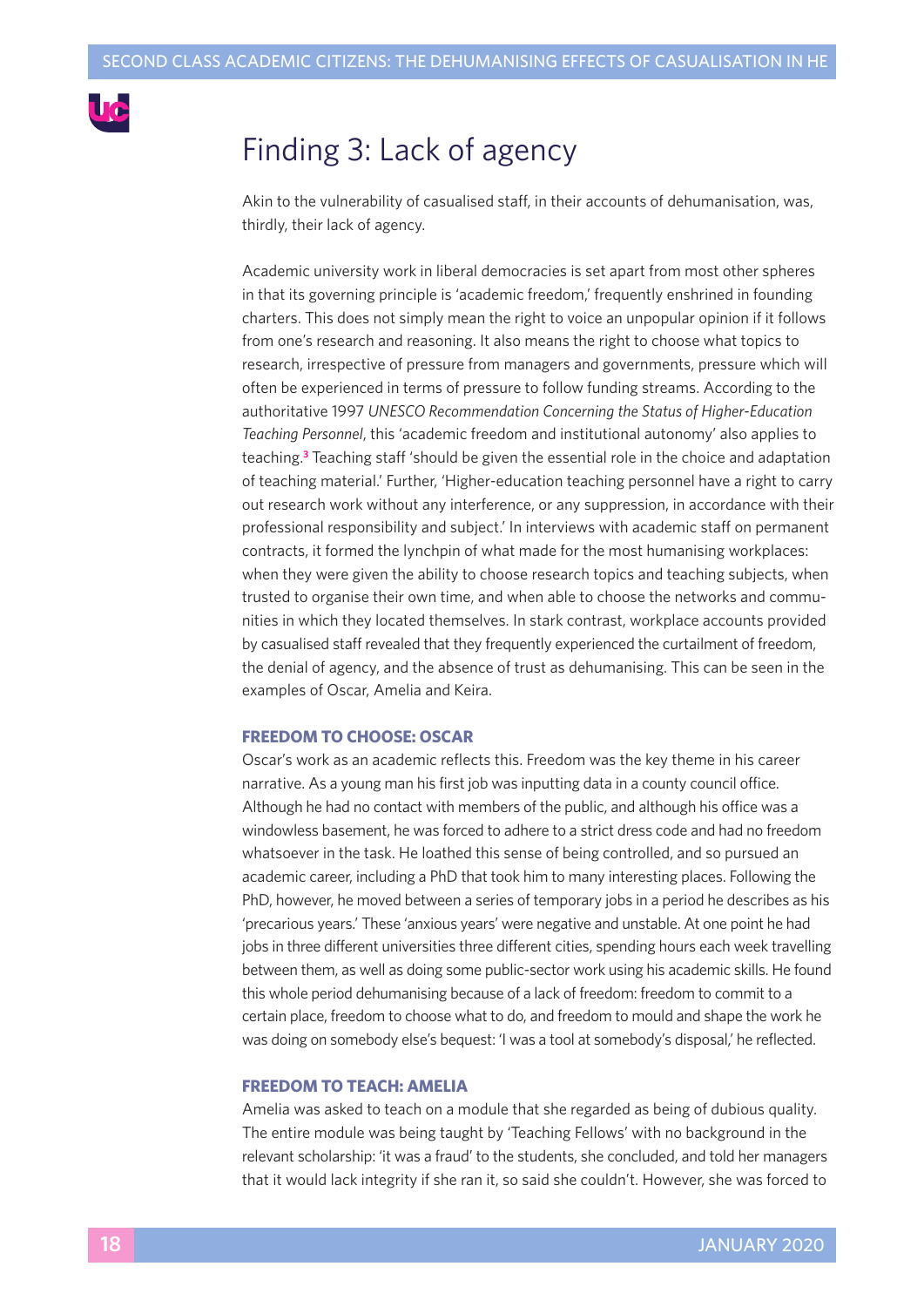

lead the module: 'I wasn't allowed to refuse things,' she recounted, meaning that the sense of value, worth and satisfaction she got from teaching was lost. 'I felt completely powerless,' she summarised – a feeling she marked as extremely dehumanising.

#### **FREEDOM TO SET RESEARCH GOALS: KEIRA**

We have seen earlier that Keira has experienced years of working on temporary contracts before getting a permanent job, and that the vulnerability of this position was dehumanising. But it was also dehumanising because it denied her the academic freedom and agency that academics rate so highly. Her essential point was that her manager was the grantholder whose money enabled her to remain at the university, but he directed all her energies towards his own research goals, without consideration of her career hopes. Following her PhD she did a series of temporary jobs, including demonstrating and lecturing, before spending many years working on temporary contracts for this one manager. Under him, she complained, 'My teaching wasn't valued, and my individual research goals weren't valued. My supervisor was following grants in big fields, and I had no freedom to pursue my own topic.'

Annual reviews were particularly dehumanising, she recounted. Her reviewer – the manager who held the grants – said at each one that she needed to publish more articles and win more grants, in order to get a permanent job. These, however, were the very things she wasn't being given the freedom to do, as all her time was spent facilitating his career, and this left her very 'despondent at this time.' 'There wasn't a single annual review that I didn't leave in tears,' she recounted. She described her state using psychologist Martin Seligman's famous term 'learned helplessness', a condition he observed in laboratory rats and dogs if they are punished indiscriminately and thus end up docile and dulled. **<sup>4</sup>** It was a striking and disturbing evocation of dehumanisation in HE. The structure of hierarchy in research that empowers permanent staff with grants to employ casualised staff to help with their research is conducive to the university doing well, she reflected, 'but not conducive to me being a person.'

Happily, for her, Keira eventually got a job as a lecturer, and she viewed this primarily through the lens of freedom. It 'gave me a sense of purpose,' she said – 'freedom to research for its own sake, and the pleasure of it… freedom to step away from compromised standards and people who break the rules,' giving her a 'renewed sense of self-worth.' Her annual reviews, with a different person, are now positive and supportive, because they operate on the basis of a 'flat hierarchy,' conversing with a colleague in the same enterprise, rather than 'talking to the person who controls my funding.'

Such accounts of freedom and a lack thereof go against principles at the heart of modern universities. The Magna Charta Universitatum defines the university as 'an autonomous institution at the heart of societ[y]', and freedom, autonomy and trust are its distinguishing principles. **<sup>5</sup>** The more that academics are enabled to exercise this freedom in their teaching and research, the more they experience the workplace as humanity-affirming. In contrast, the culture of casualised contracts is severely curtailing this freedom for many academics, who thereby experience work as increasingly dehumanising.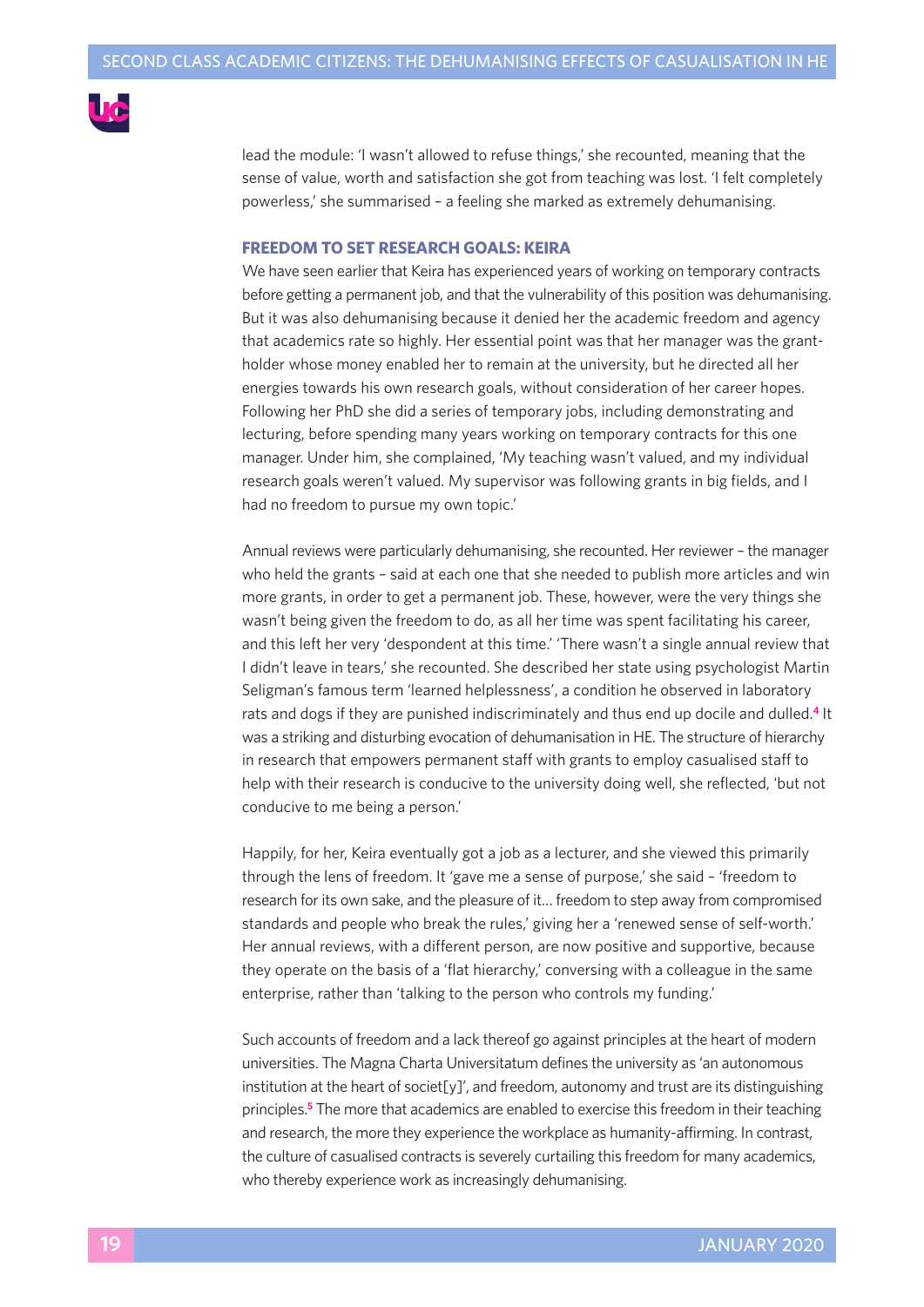

# Finding 4: Inability to project into the future

In his 1998 book on the effects of new capitalist labour on the workforce, *The Corrosion of Character*, Richard Sennett argues that new forms of casualised work are deeply damaging as they prevent people rendering a long-term narrative of their lives that can provide meaning. Our interviews showed that casualised work was dehumanising in precisely this way, in that it denied academics the ability to think about their work and life over the long term.

Madeleine described her extended period of working on a succession of casualised contracts as dehumanising, because rather than being able to think of her career in terms of years and decades, she was instead going from semester to semester hoping to stay in work. She emphasised that as time went by, rather than enjoying the excitement of building a career, it becomes more and more depleting as 'You start to look unemployable if you have been an RA for six or seven years.' She explained that the holy grail of a fulltime job drove them on:

*During thistime we were told that if we worked hard enough, got enough publications, got grants, then we might one day get a full-time academic job. But assomeone in this position said to me: that's a 'justso'story. At the same time, I had three young kids, and my husband was often away or working late – I couldn't do all the networking in the evenings, and more nursery places would have helped. I had three babies, no grants, few papers, and was exhausted.*

Although these were described as 'temporary contracts,' Susannah said, 'they became my permanent career, there was nothing temporary about it.'

Whereas Keira experienced her series of temporary contracts as keeping her at a static position, rather than being able to move forwards, for Amelia the vagaries of the casualised contract market were experienced variously as backwards movement as well as being forwards or static. When offered her first position, a nine-month 'teaching fellow' post, she described it as her 'dream job' to start with, with 'an office all to myself, with my name on the door,' authority over a new module, mentoring, and being able to go 'drinking with colleagues' in a supportive culture: 'my sense of prestige went up.' However, the following year she was offered a position in the same department as a 'teaching assistant' – lower status, but at least with the relief of being delivered from unemployment, even though she had to go through the demeaning process of 'begging for extra teaching.' The following year she was again offered a 'teaching fellowship,' but not even shortlisted for a full-time job in the department: this made her feel that 'I was a useful pair of hands, right at the bottom.' With lengths, types and even names of position changing from year to year dependent upon the vagaries of funding sources and HR policy, the possibility of being able to plot a life course was a hopeless, yet still painfully-tantalising, fantasy.

#### **STRUCTURING 'JUST-SO STORIES' AND THE DRUGS PYRAMID**

Academics on temporary contracts, as we have seen, yearned to gain permanent contracts and so be able to render a long-term narrative of their lives as meaningful. Yet the very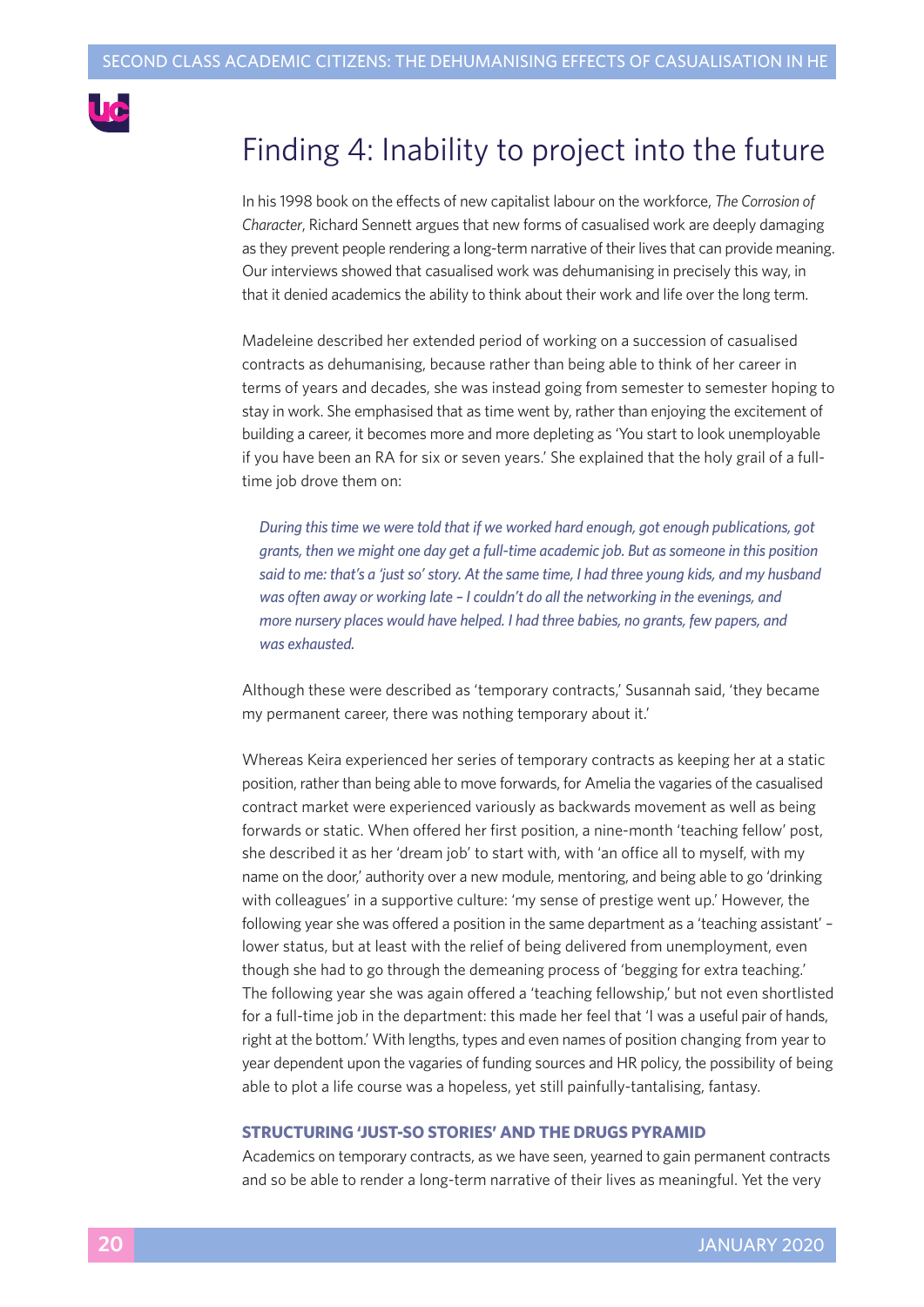

structures of contemporary academia make this hard: those on permanent contracts increasingly rely upon the labour of those on temporary contracts to do things like their marking and teaching and basic research activities whilst they devote themselves to higher-profile activities that advance their careers. This makes it increasingly hard for staff on temporary contracts to move to permanent ones.

Roger Burrows has reckoned that individual academics may be subject to up to 100 different numerical measures at any one time. **<sup>6</sup>** In an academy increasingly driven by metrics, permanent jobs are given to people who can advance the institution's attempt to correlate its activities to audit, metrics and league-table exercises. Key to these are publications in so-called 'top-rated' journals, and grants. Yet many grants are only awarded to permanent staff, and the time necessary for research, writing and publication is severely constrained on contracts frequently shorter than 12 months long or less than 100% of the time.

Further, we have seen an increasing switch from 'temporary lectureships' (which give an equal amount of research time to temporary staff as to permanent ones) to 'teaching fellowships' and the like, where far less research time is given to temporary staff than to the permanent staff they may be filling in for and whom they are working alongside. This means that permanent staff generally have greater time in their workloads for research than those on temporary or zero-hours teaching contracts – further reinforcing both the impression that casualised staff are second-class academic citizens, and making it harder for them to get out of casualised contracts by research and publishing. Some of these temporary teaching positions have limited time for 'scholarship' defined as pedagogical research, regardless of whether the academic's expertise is in pedagogy or not. 12-month teaching-only contracts frequently result in over-work during term time to compensate for Easter and Summer when there is less teaching, and this makes it harder for people to research, write and publish. Furthermore, being able to present and participate at conference is also an important element of academic life, and helps in securing the dream lectureships: but many temporary contracts do not allow the holders to access the same amounts of conference travel funds as do their colleagues on permanent contracts. All of this makes researching, presenting and writing the publications necessary to qualify people for permanent positions even harder.

Another structural obstacle to casualised academic staff gaining permanent contracts was the time spent on applying for jobs and fellowships, a cycle that sometimes began almost as soon as one contract commenced. Amanda spoke of making 'more than a hundred applications, and getting 15 interviews' whilst being on temporary contracts. Likewise, Keira told us that, after a series of zero-hour or fractional contracts, 'of course I had no time for writing, and was experiencing exhaustion.' With temporary contracts sometimes only given a month or a fortnight before they were due to begin, a vast amount of time was taken up with making constant job applications. Keira recounted how the annual review process underlined the impediments to her progressing to a permanent contract: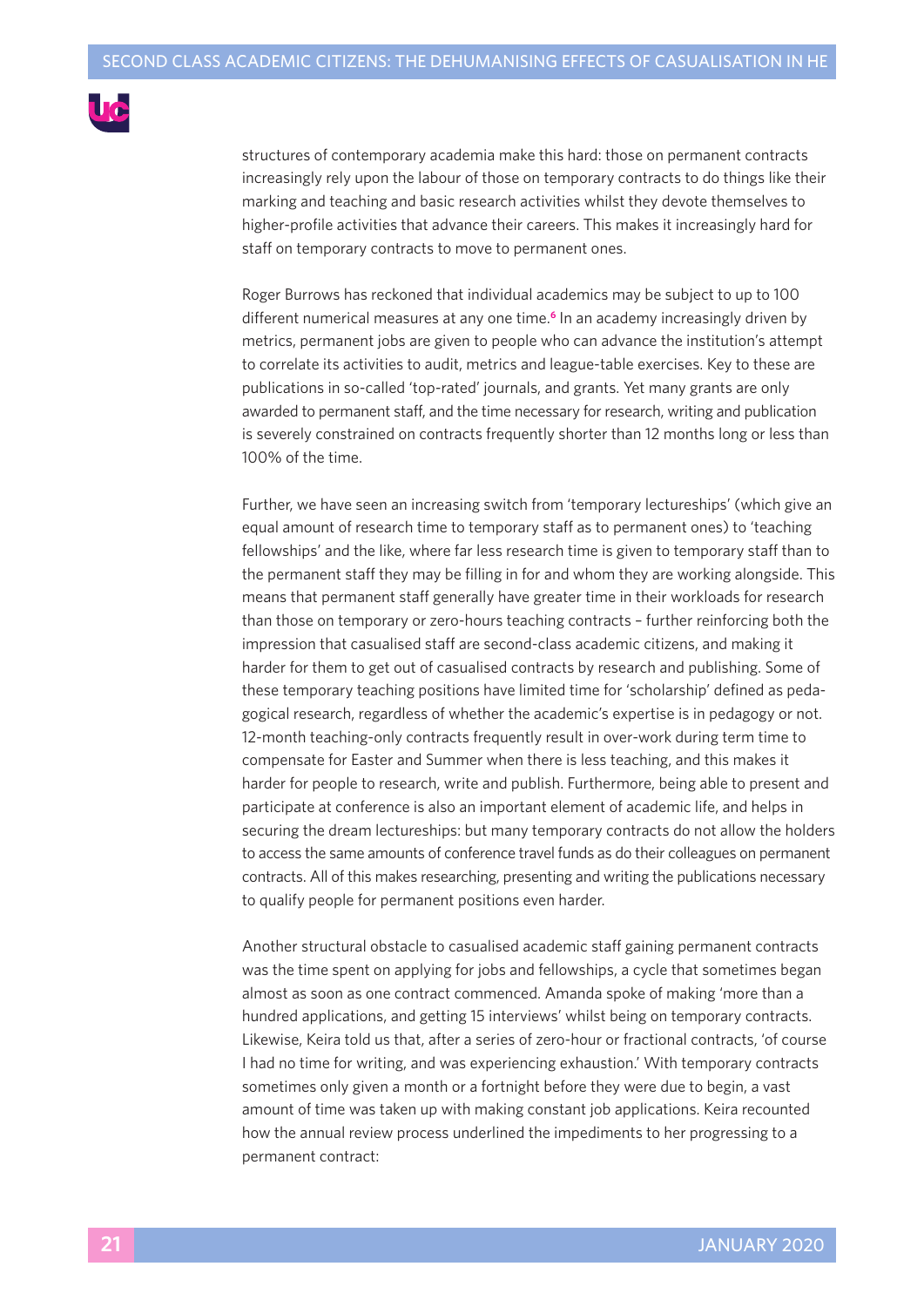

*The PDR form for teaching fellowsfrom [my faculty] isthe same basic academic one, it includes REF, Impact, Grants etc, all activities not in my contract but expected of me to 'get* a job.' But it is hard to 'get a job' because I have no chance to get grants, and I have not *published enough to do that. Many teaching fellows work evenings and weekends, and have no work-life balance. To 'get a job' isthe goal, and this means work that issustainable employment, that is permanent and not precarious.*

The exploitative nature of such contracts had a cumulative component as well as a short-term one. Top universities pride themselves on being able to offer sabbaticals to academic staff, to enable them to catch up on new developments in the field, refocus on research, and return to teaching renewed and with a more up-to-date command of the cutting-edges of the discipline. Yet sabbaticals are effectively denied to casualised staff. Amelia, for example, had worked six years on temporary contracts in a single institution, and eight altogether. Yet she had never been given a sabbatical in that time whereas her colleagues, teaching similar material at the same level to the same students, would have been eligible for two. These structural inequalities between permanent and temporary staff further entrench the inability of temporary staff to get what they regard as proper jobs.

This structural impediment to getting out of the cycle of dehumanising, temporary work was described eloquently by Bruno in a pyramid he drew as part of his interview. He pictured it as consisting of temporary staff on the bottom, and permanent staff on the top:

*I've read somewhere that the academic pyramid issimilar to the drug dealing pyramid. At the bottom there are drug sellers on the street, at the top, the big narcos. The sellerstake the risks – they may getshot, go to prison, get arrested, but they take the risk to climb the ladder.* Those at the top have risks too, but they need the others at the bottom to do their work. It is a *cycle. If I get to the top of the academic pyramid, I will take advantage of post-docstoo, there is no way out: I will help them, of course, give advice, assist in developing skillsto establish their career, but it isstructural.*

#### **DENIAL OF NARRATIVE**

Previous UCU research has shown that 97% of respondents on a fixed-term contract said that they would rather be on a permanent one. Temporary contracts prevent people from making long-term plans about family life, and these have specific equality and diversity impacts: for example, on women who are not entitled to maternity leave because they have worked a series of temporary contracts rather than a single permanent one. Research in this report shows that this is not just about job and income security and the ability to plan for families and mortgages. It is also a fundamental question of treating people in humanity-affirming ways. The capacity to envisage a future and tell a long-term narrative of work, career, research plans and vocation, provides meaning and order to our lives. Casualised academic labour is thus dehumanising in this regard.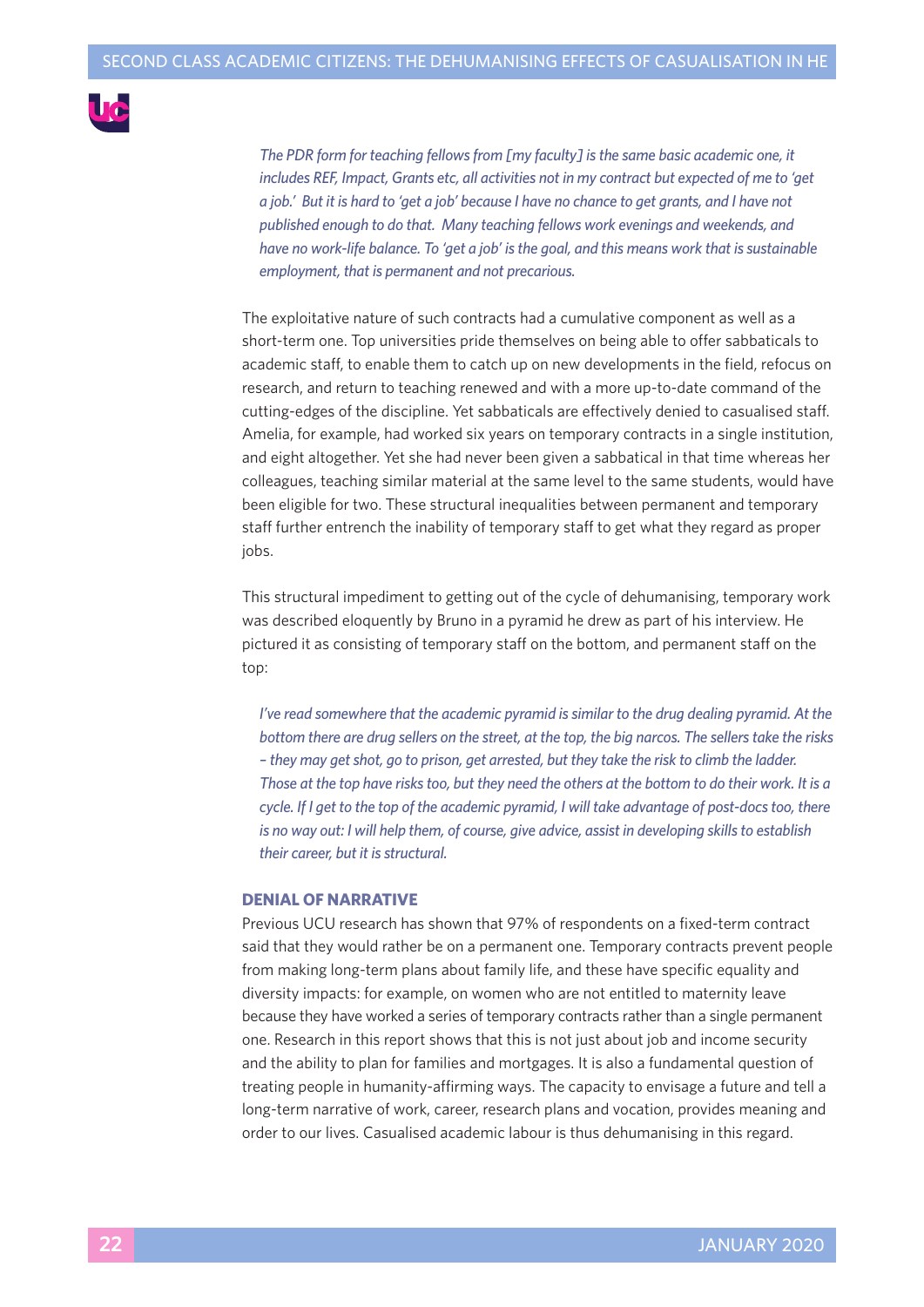

For example, contrast the visual timeline interviews of William and Kyle. William is an emeritus professor who was inspired as a child to pursue a career in science. Beginning his first academic job in the 1960s, he drew an impressive visual timeline. A particularly satisfying aspect of this for him was pioneering new teaching in his institution. Not only did this train large numbers of graduate students who had impacts on both academia and industry, but had a nationwide impact on the discipline as other UK universities adopted his approach. A further highlight was devising and developing a new drug for cancer treatment that took 28 years from the inception of the idea to formal licensing for public use. Of course, there were difficult periods of that story, too, but on the whole he could reflect that he had always 'enjoyed being an academic.' As he gazed at his completed timeline after an interview of over two hours, he said that this was the first time he had ever told his life story in such a complete way before, and found it moving and satisfying.

In contrast, Kyle, as we have seen elsewhere in this report, has spent years on casualised contracts. At the end of our interview, I asked him 'What could universities do to treat you in more humanity-affirming ways?' His answer is striking:

*Not have 'teaching fellows.' They hardly existed 10 years ago. When I was a PhD student we had these discussions about career pathways. We expected to complete our PhDs, to spend time asresearch assistants or post-docs, etc, and then get lectureships… Teaching fellowships are incompatible with a job market that expectsresearch outputs. What I need to do to get a job [research and publish] isincompatible with the job description [I have now] – that'sthe bit that doesn't treat me like a human.*

The mass-casualisation of the academic workforce is a business model that prevents large numbers of people from being able to gain permanent employment, whilst still holding out that prospect as the ideal. This is dehumanising. As Oscar put it clearly: 'Fixed-term contracts don't value a future – no one is investing in your future. There is not a commitment to your future from those people who are relying on you to build their future.'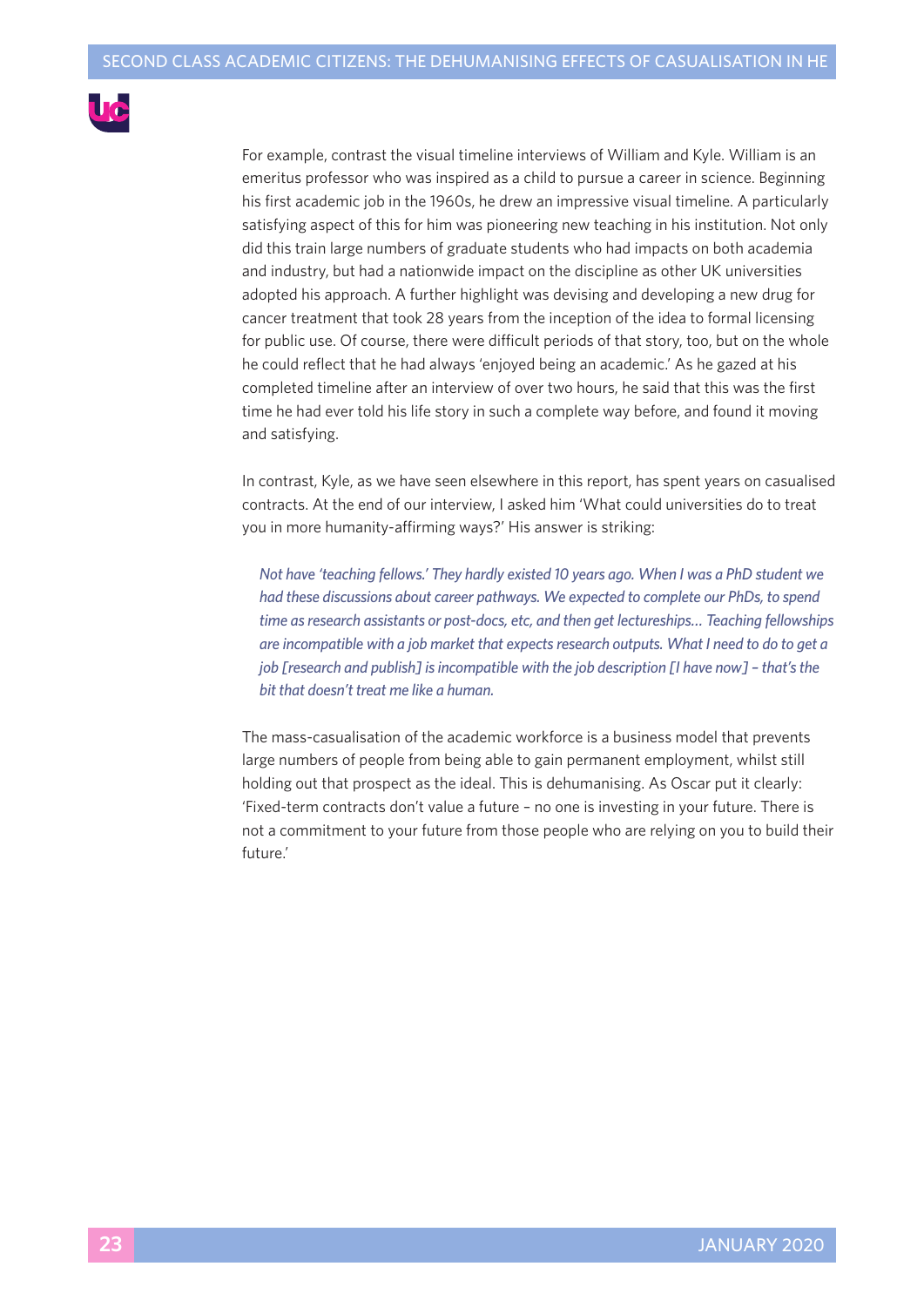

### Recommendations: What can be done?

At the centre of Martin Luther King's life, worldview and political activism was what he called the dignity of 'somebodyness' – that every human being must be treated not as an 'animated tool' but as a person sacred in themselves. King repeatedly warned of the dangers that occur when we 'thingify' people – that is, we treat them as a means to an end and when our 'only concern is performance not wellbeing.' UCU believes that the relatively recent and alarming rise of mass casualised labour in higher education is an example of just such as a distortion. Staff are treated not as human beings of equal value to their colleagues, but as second-class academic citizens, 'resources' to be deployed to further strategic visions of vice chancellors and governing boards. Casualisation renders academic workers invisible and vulnerable, denies them agency, and prevents them from forming a coherent narrative of future work that can render life meaningful. In short, it treats academics primarily as things not people. It is dehumanising, and UCU believes it should be ended.

The government should insist that universities are honest about the extent of casualisation. Responses to Freedom of Information requests made to universities for this report were patchy – some institutions refused to provide information, and many simply did not keep the relevant data. The Office for Students should demand that universities disclose the amounts of teaching – measured in classroom hours – that are being done by temporary, open-ended, externally-contracted and hourly-paid staff as a proportion of total classroom hours. This should include lectures, seminars, lab demonstrations and support, tutorial and mentoring and project and dissertation meetings, summer schools, fieldwork assistance, marking and assessment, workshops, and all other types of formal instruction and scheduled academic interaction with students, whether individually, in formal teaching settings, or on-line.

Research councils should make it a condition of grant to employ research staff on openended contracts and to support greater stability of employment. No employer should be able to sign up to the Research Concordat unless they have committed to working with UCU to address the issue of insecure employment for research staff, with a commitment to moving research staff to more secure forms of employment.

Higher education employers should own up to their responsibilities to ensure that staff are treated in humanity affirming ways by acting to end the culture of casualisation. Many institutions have slogans such as 'investing in people' but these sound increasingly hollow as reliance on dehumanising, casual labour grows. The 1997 *UNESCO Recommendation Concerning the Status of Higher-Education Teaching Personnel* is held by some UK institutions as the authoritative statement on academic freedom. Yet it states that 'Higher education teaching personnel should enjoy a just and open system of career development including fair procedures for appointment, tenure where applicable, promotion, dismissal and other related matters' (IX.A.43.a). Yet casualisation explicitly curtails this possibility of career development, and the mushrooming of casualised labour is making it increasingly difficult for UK universities to claim that they are living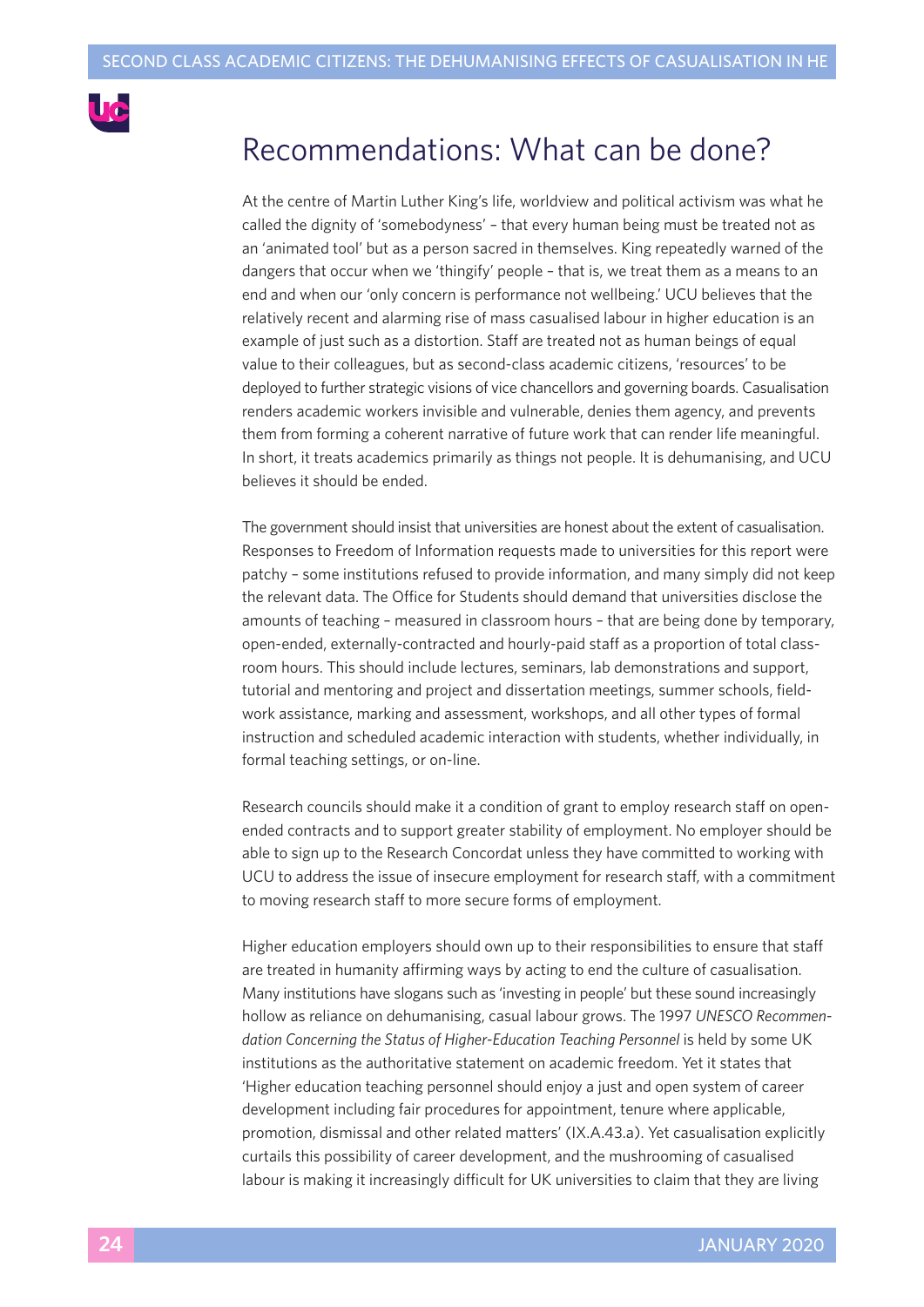

up to their international obligations. Employers should work to end the culture of casualisation. However too many institutions are in denial about the problem, dismissing it as a product of short-term employment cycles. The national employers' body, the Universities and Colleges Employers' Association, has failed to take the issue seriously, refusing to recognise the scale of the problem or to engage with UCU on the issue.

Given this failure, national and international charter mark givers should look carefully at whether individual universities are living up to their standards. For example, many UK universities are signatories of the Magna Charta Universitatum which states as its second fundamental principle that 'teaching and research in universities must be inseparable.' The proliferation of dehumanising casualised teaching-only jobs with minimal opportunity for staff to develop their research interests brazenly flouts this principle. As the guardian of the Charta, the Observatory Magna Charta Universitatum should work with universities to end the culture of casualisation that separates teaching and research, or suspend or remove their accreditation if they fail to make progress.

More effectively, given the consistent failure of employers to act on or even recognise the issue nationally, UCU branches have begun to put pressure on employers locally to address the problems of casualisation as they occur in specific institutions. Some significant successes show that it is possible to improve conditions for casualised staff.

All employers should therefore commit to work with UCU to address the issue of casualisation at their institution with a view to improving the security of employment for their academic and related staff.

Finally, all permanent academic staff should show solidarity with casualised colleagues by supporting these local actions and, where appropriate, revitalising oftentimes moribund statutory governance mechanisms in their institutions. The growth of insecure and precarious working practices has become an intentional business model that will trickle up and eventually erode the security and quality of academic life more widely. But more profoundly in a fragmented labour force, because permanent staff are directly implicated in the dehumanising conditions of temporary work, they have a moral responsibility to demonstrate solidarity. The humanising conditions that many permanent staff enjoy exist in part because temporary staff are doing the labour they previously did, to enable them to have time and space to apply for grants, conduct research, and write it up. UCU believes that there should be no second-class academic citizens, but that all academics should be enabled to have equally humanising conditions of work, and it is the responsibility of all of us to work towards this goal.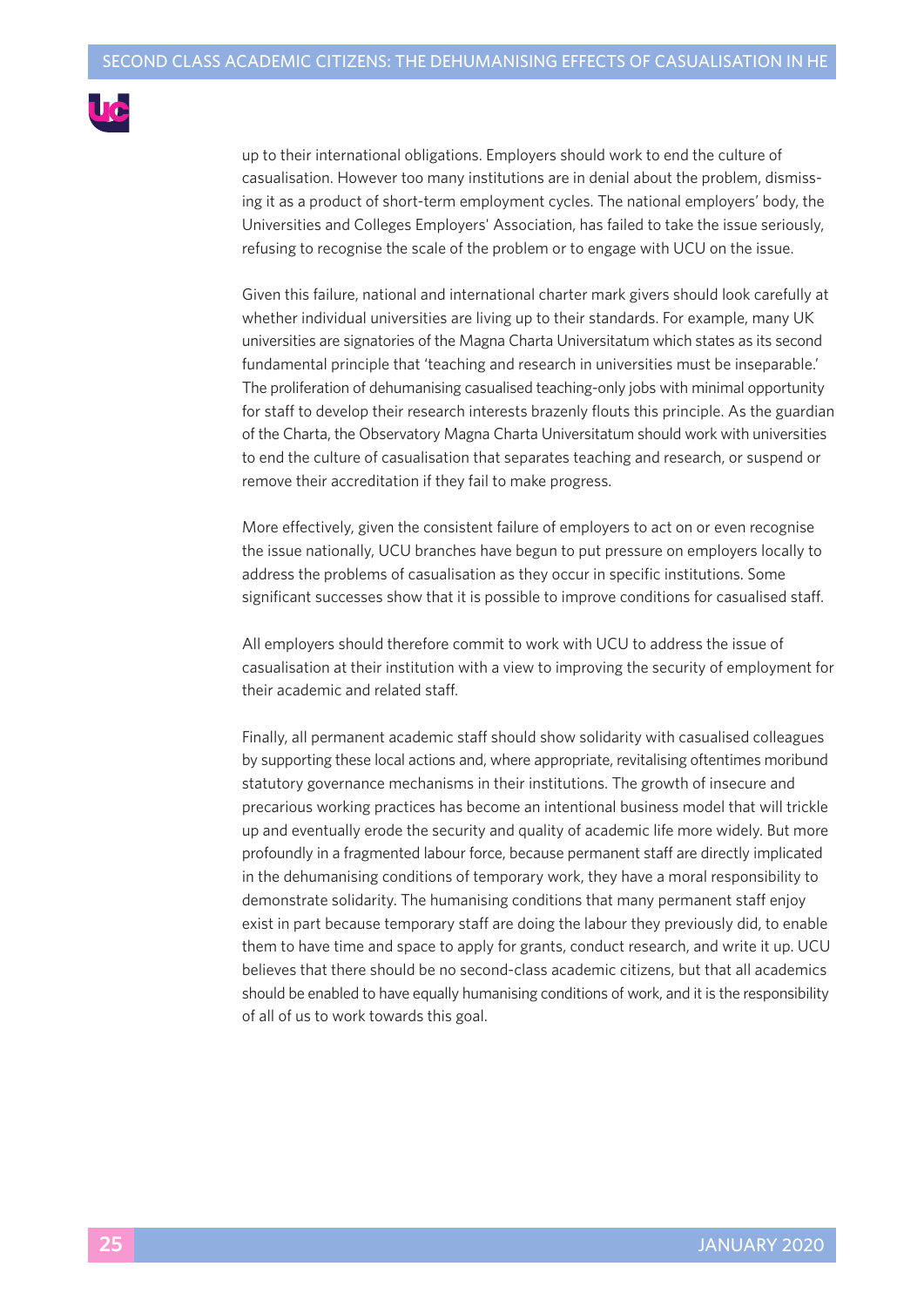

# **NOTES**

**<sup>1</sup>** There has been a 33% increase in teaching focussed staff since 2011-12 and 21% increase in research staff. Teaching and Research staff (lecturers and professors) by comparison have grown by only 7%.

**<sup>2</sup>**UCU, 'Job insecurities in universities: the scale of the problem,' October 2019. https://www.ucu.org.uk/media/10502/Job-security-in-universities---the-scale-of-theproblem/pdf/ucu\_casualisation-inhe\_graphic\_oct19.pdf?utm\_source=Lyris&utm\_medium=email&utm\_campaign=&utm\_

term=&utm\_content=

**<sup>3</sup>**UNESCO, 1997. The UNESCO Recommendation Concerning the Status of Higher-Education teaching Personnel. Paris.

**<sup>4</sup>** Seligman, Martin. 1972. Learned helplessness. *Annual Review of Medicine*, 23, 407-412.

**<sup>5</sup>**Observatory Magna Charta Universitatum, 1998. Magna Charta Universitatum, Bologna.